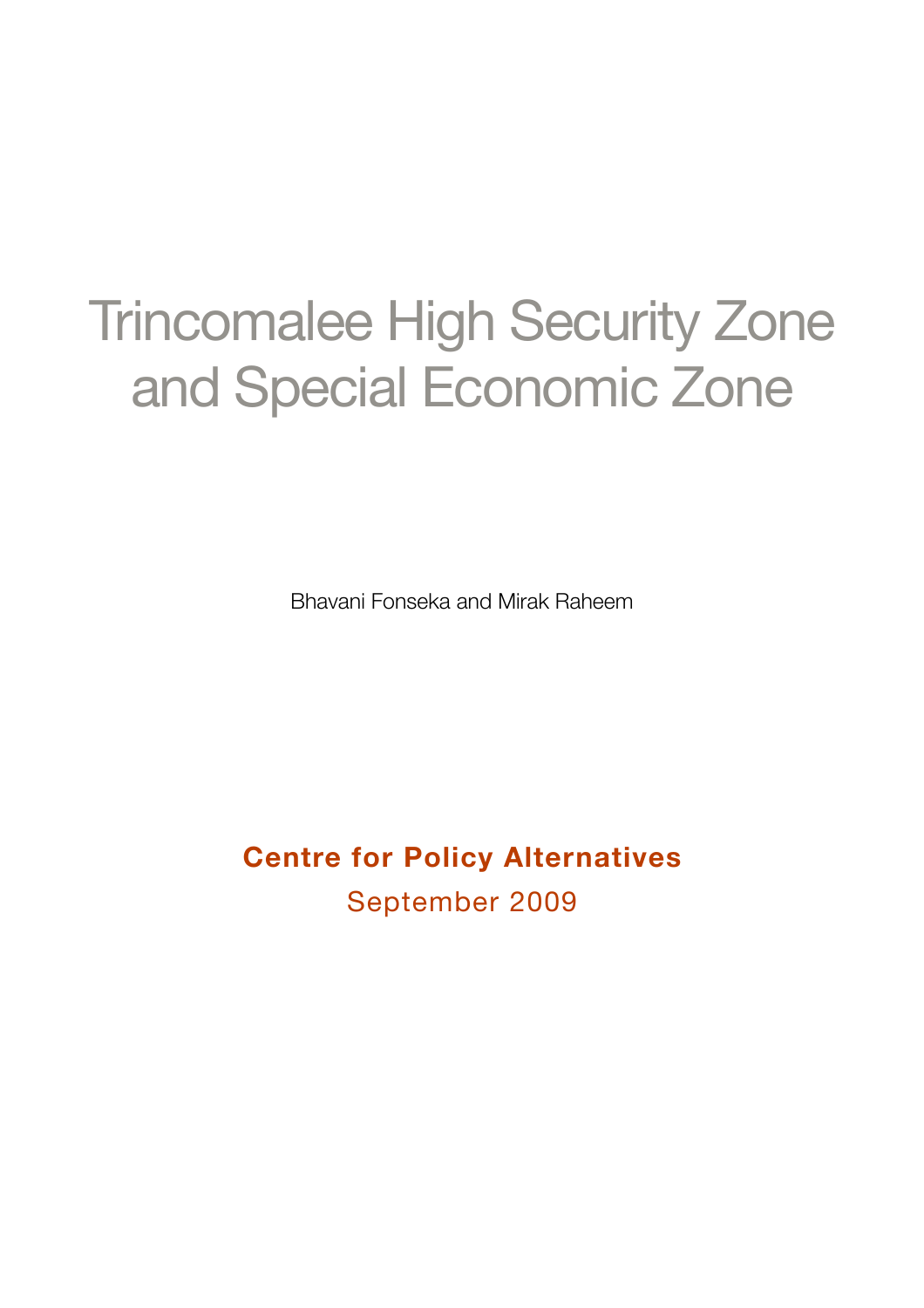### Trincomalee High Security Zone and Special Economic Zone

Bhavani Fonseka and Mirak Raheem



The Centre for Policy Alternatives (CPA) is an independent, non-partisan organization that focuses primarily on issues of governance and conflict resolution. Formed in 1996 in the firm belief that the vital contribution of civil society to the public policy debate is in need of strengthening, CPA is committed to programmes of research and advocacy through which public policy is critiqued, alternatives identified and disseminated.

| Address:   | 24/2 28 <sup>th</sup> Lane, off Flower Road |
|------------|---------------------------------------------|
|            | Colombo 7, Sri Lanka                        |
| Telephone: | +94 (11four) 2565304/5/6                    |
| Fax:       | +94 (11) 4714460                            |
| Web        | www.cpalanka.org                            |
| Email      | info@cpalanka.org                           |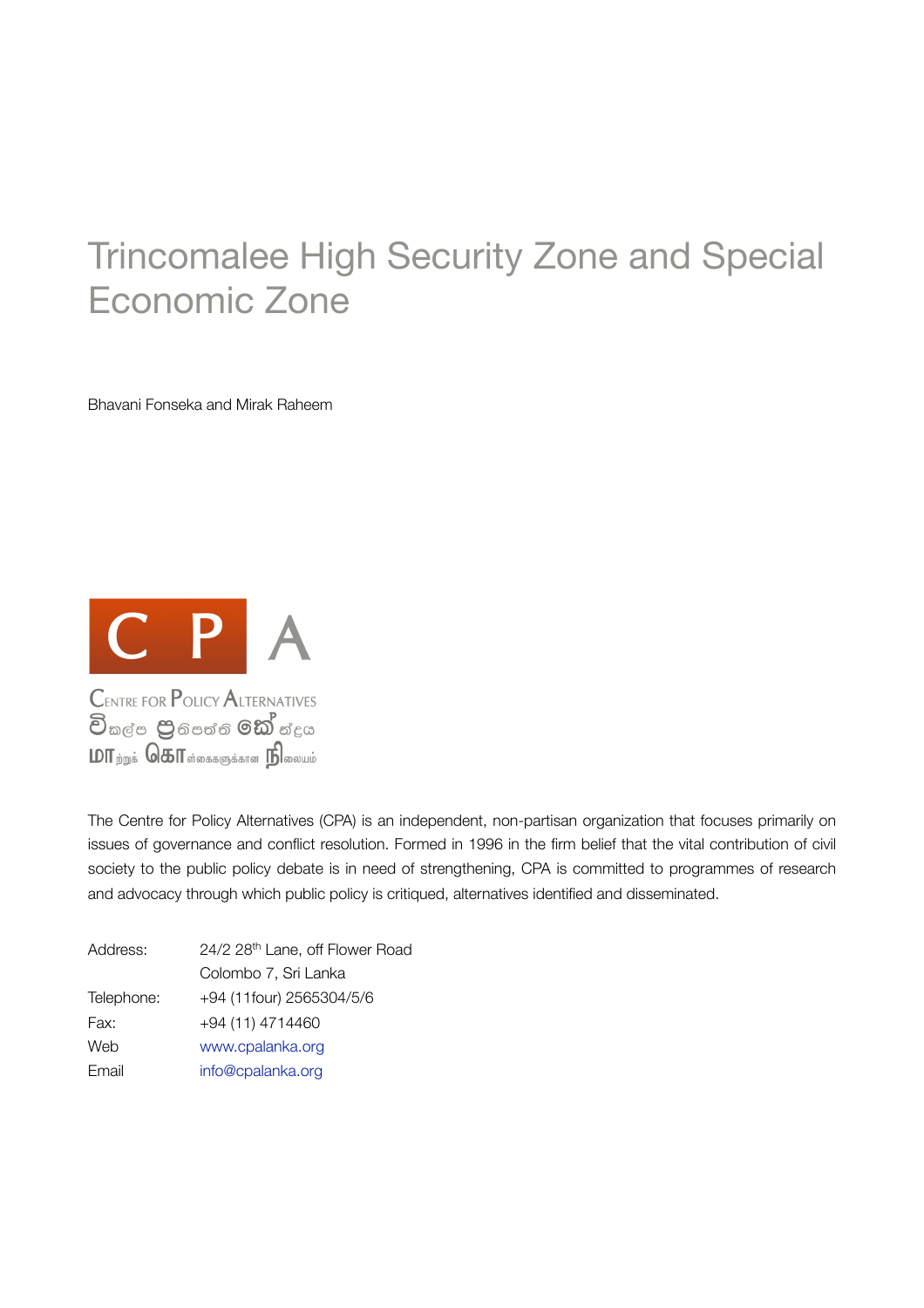## Table of Contents

| 1. Introduction                                                            | 4  |
|----------------------------------------------------------------------------|----|
| 2. Status of the High Security Zone (HSZ) in Sampur                        | 5  |
| Changes in the HSZ                                                         | 5  |
| Legal Issues Related to the HSZ                                            | 7  |
| The Sampur HSZ in relation to other HSZs                                   |    |
| 3. Developments within the HSZ and plans for a Special Economic Zone (SEZ) | 8  |
| Special Economic Zone                                                      | 9  |
| Sampur Coal Power Station                                                  | 10 |
| <b>Outer Circular Road</b>                                                 | 12 |
| <b>Bund</b>                                                                | 13 |
| 4. Approaches to Relocation                                                | 14 |
| The Affected Communities' Position on Relocation                           | 14 |
| Government push for relocation                                             | 16 |
| Humanitarian Agencies Involvement in Relocation                            | 19 |
| Relocation Sites in Progress                                               | 22 |
| 5. Recommendations: Way Forward                                            | 24 |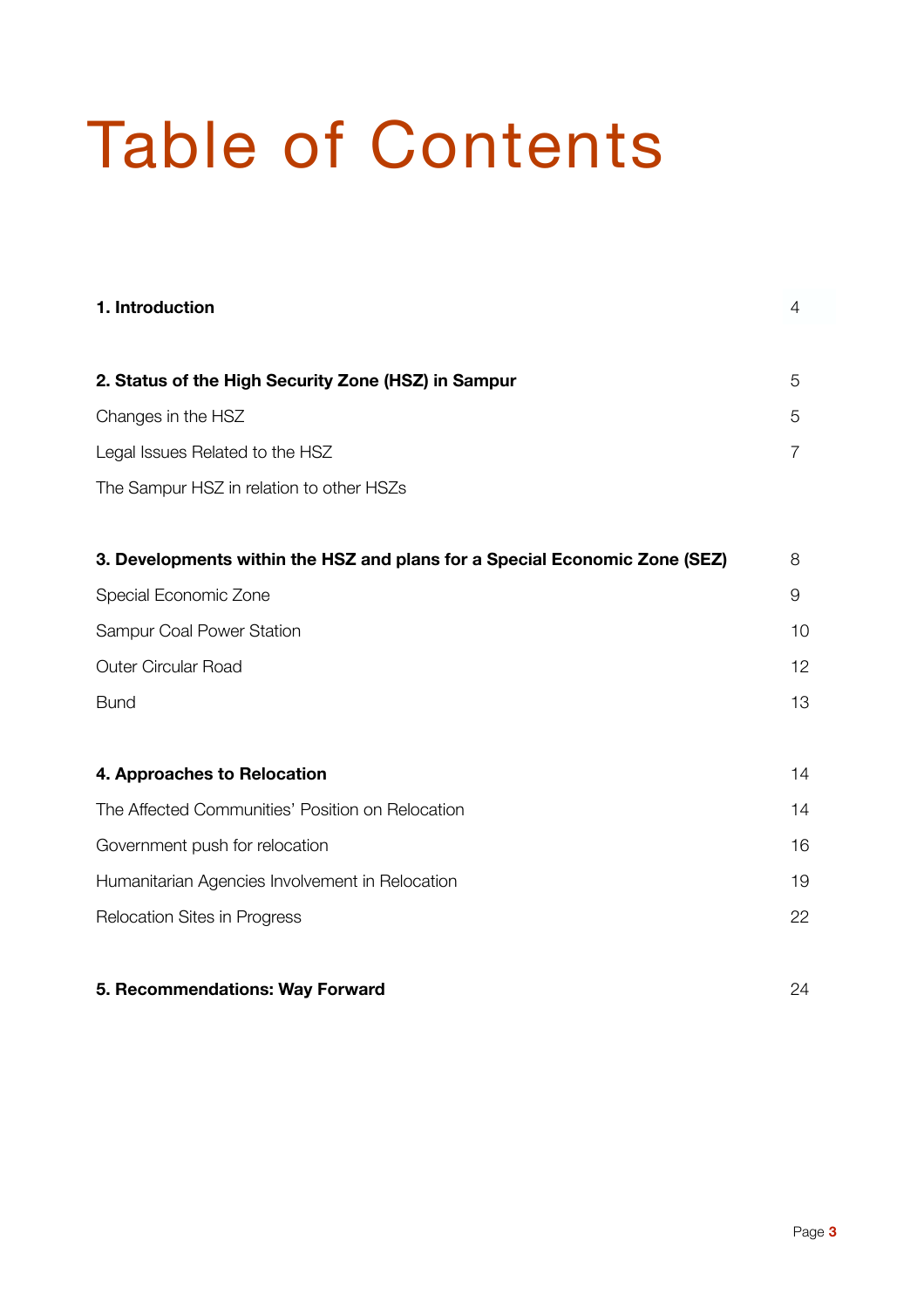### 1. Introduction

The High Security Zone (HSZ) in Trincomalee brings to the fore critical issues of national security, development and the fundamental rights of the citizens. Legally established in May 2007 and stretching across eleven Grama Niladhari (GN) divisions, the HSZ threatened to prevent over 4,000 families from returning to their homes and properties.[1](#page-3-0) Subsequently the HSZ was re-gazetted and reduced to four GN divisions in October 2008. The reduction of the HSZ has allowed some of the displaced families to return to their land, but there are still over 6000 internally displaced persons (IDPs) from the HSZ who are presently residing in transit camps and with host families in Batticaloa and Trincomalee. With the war between the Government and the Liberation Tigers of Tamil Eelam (LTTE) over, the necessity of a HSZ, especially of that scale is clearly in question. On capturing Sampur, President Mahinda Rajapakse declared that it was for the "welfare and benefit" of its people. A site in Sampur has been selected for the construction of a coal power station. According to Government actors, the existing HSZ will lapse in favour of a Special Economic Zone (SEZ). That such a large tract of land, both private and public, could be taken from its original inhabitants is a critical issue. The overall process being followed raises concerns whether, under the cover of first national security and then economic development, the inhabitants of Sampur are being dispossessed of their land.

As the situation currently stands the option favoured by the Government for those families affected by the new HSZ is that they will be relocated. Relocation is taken to mean the settling of people in a location not of their origin.<sup>2</sup> In the Sri Lankan context resettlement and return are terms used interchangeably to mean the return of families to their original homes and properties. There are diverse views among the affected families, but a number of these families have continued to demand their right to return to their homes and communities. In addition to this there are issues arising from the manner in which the civilians displaced by the HSZ have been treated in respect of their fundamental rights, the lack of basic information, transparency and due process. While humanitarian agencies have attempted to ensure that basic humanitarian standards are maintained, it is unclear if they are now more likely to assist in the relocation plans of the Government. In addition, the Trincomalee HSZ also raises concerns as to whether this model of declaring HSZs and SEZs, without taking adequate consideration of local people's rights and wishes, will be used in the North.

The Centre for Policy Alternatives (CPA) has presented policy alternatives, actively challenged and critiqued the HSZ and SEZ in Trincomalee since 2007.<sup>3</sup> The present brief is an update of the status of the HSZ, the situation of the IDPs from the HSZ who remain displaced and on the implications of the HSZ and SEZ. It is based on four field visits undertaken in 2009, two to Trincomalee and two to Batticaloa where discussions were held with government officials, humanitarian actors, donors and affected communities.

<span id="page-3-0"></span><sup>1</sup> Speech delivered by Hon. R. Sampanthan, Member of Parliament, Trincomalee District and Parliamentary Group Leader, Illankai Tamil Arasu Kadchi (ITAK) on the Adjournment Motion relating to the declaration of Muttur East- Sampur as HSZ on June 20 2007 where he claimed that 15,648 individuals from 4249 families would be affected..

<span id="page-3-1"></span><sup>2</sup> CPA, "A brief profile of the Trincomalee High Security Zone and other land issues in Trincomalee District" May 2008, Page 19

<span id="page-3-2"></span><sup>&</sup>lt;sup>3</sup> CPA filed a fundamental rights case in June 2007 challenging the creation of the HSZ. In 2008 CPA hosted a round table discussion on the HSZ and subsequently issued a policy brief in 2008. For more information, please check [www.cpalanka.org](http://www.cpalanka.org).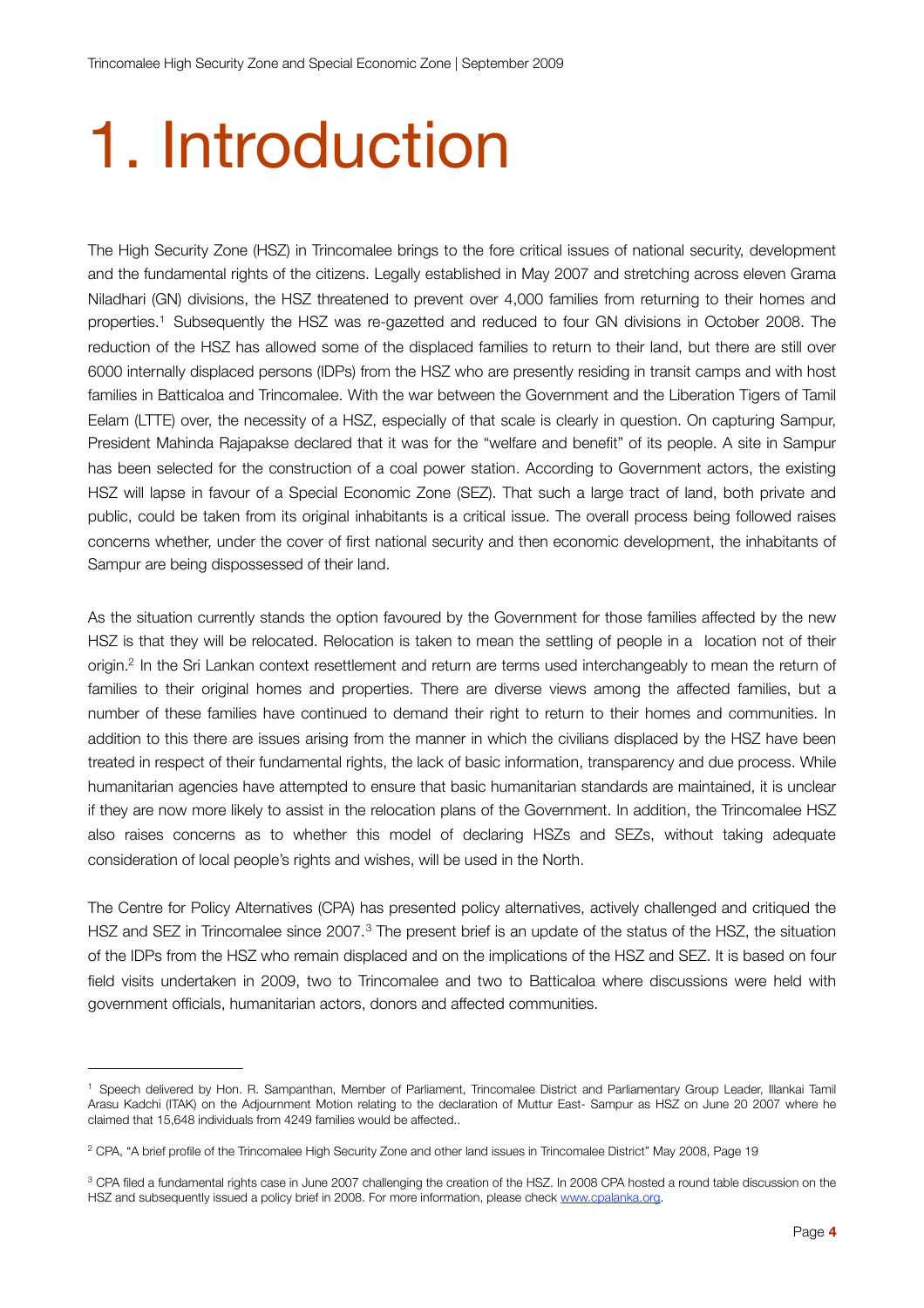## 2. Status of the High Security Zone (HSZ) in Sampur

Although the Government claims to have restored normalcy having liberated the East, over 6,000 persons from Sampur area cannot return to their homes and have been living in displacement for more than two and a half years.[4](#page-4-0) A significant number have been living in transit centres such as Killivetti since 2007 as the Government claimed that they would be resettled and the transit centres were meant as a temporary measure. President Mahinda Rajapakse, on September 4 2006 stated that "Our armed forces have captured Sampur for the welfare and benefit of the people living there"<sup>5</sup> - however, the communities of the four GN divisions have yet to experience these benefits. Over the last two-and-a-half years, the displaced people from areas in and bordering Sampur have not been allowed to resettle, mainly on account of the creation of the HSZ. Land which is a fundamental part of people's lives has been robbed from people who have already suffered greatly, having experienced multiple displacements and the loss of loved ones. Adequate information regarding the fate of their properties and homes has yet to be provided. Likewise, compensation and land acquisition processes that have commenced should proceed in accordance with existing laws and in a transparent manner giving full recognition to the rights and dignity of the affected persons.

#### **2.1 Changes in the HSZ**

In May 2007, a HSZ was established by the Government in Muttur East and Sampur in the Trincomalee district. The HSZ zone was established by regulations issued by H.E. the President under Emergency Regulations (Section 5 of the Public Security Ordinance) published in Gazette Extraordinary No.1499/25 of May 30 2007.[6](#page-4-2) The HSZ as created in May 2007 covered eleven Grama Sevaka (G.S.) divisions in their entirety. The delineation of the 'Muttur East/Sampur' as it was referred to in the Gazette was unclear as it spoke of boundaries

<span id="page-4-0"></span><sup>4</sup> As of August 2009

<span id="page-4-1"></span><sup>&</sup>lt;sup>5</sup> Speech delivered by the President at the SLFP 55<sup>th</sup> anniversary convention on 4<sup>th</sup> September 2006

<span id="page-4-2"></span><sup>&</sup>lt;sup>6</sup> For more information, please refer to CPA report, "A brief profile of the Trincomalee High Security Zone and other land issues in Trincomalee District" May 2008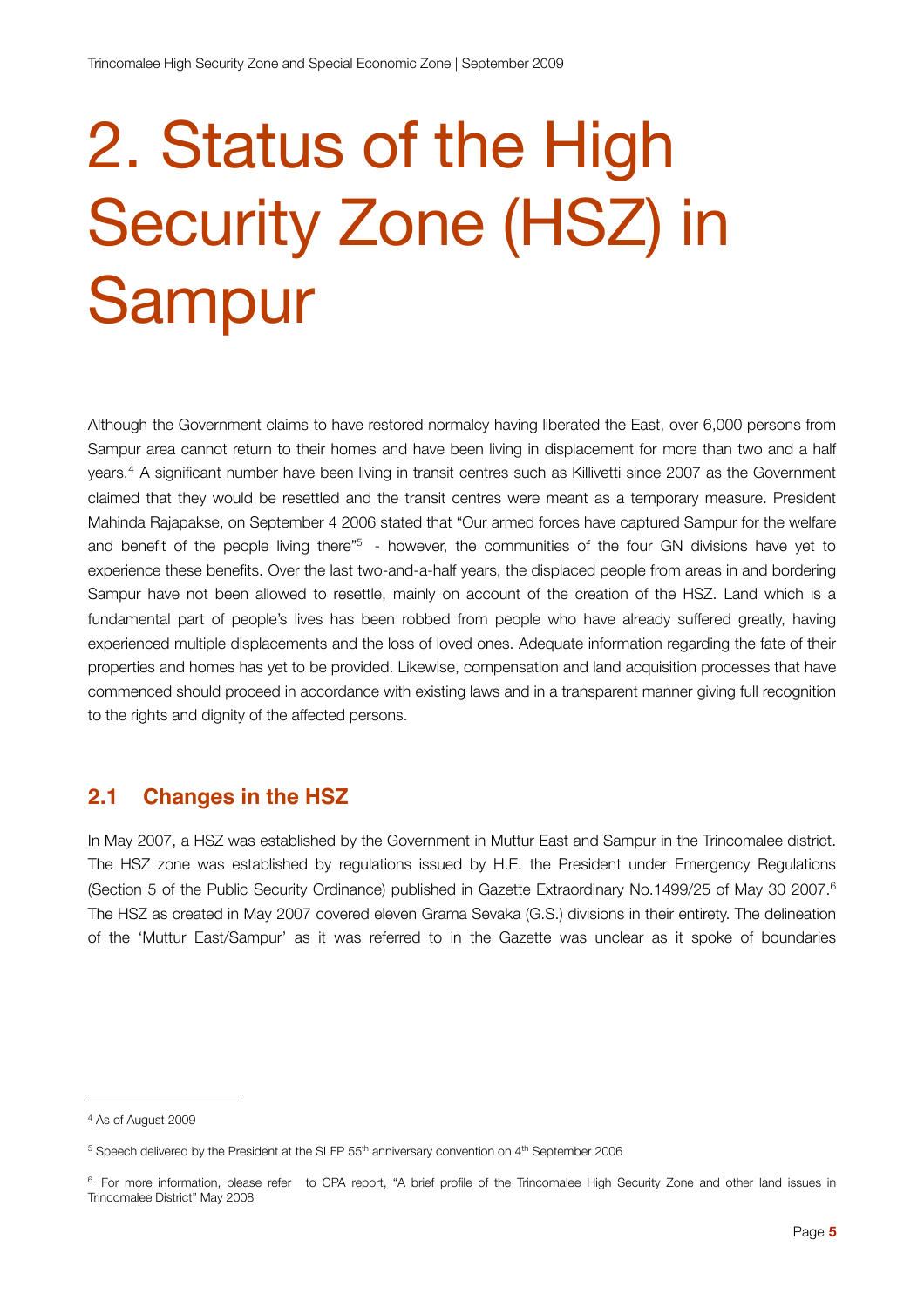established by lines between specific locations, rather than in G.S. terms.[7](#page-5-0) The Gazette specifies that no person shall enter or remain in the area unless written authority is obtained by the Competent Authority. The Gazette names Major General, Parakrama Pannipitiya, Commander Security Forces (East) as the Competent Authority. With the removal of Major General Pannipitya as Eastern Commander in December 28, 2007<sup>8</sup> no new Competent Authority has been appointed in accordance with the Gazette as of August 5 200[9](#page-5-2).<sup>9</sup>

Almost one and a half years later the HSZ was reduced in size. The reduction was published in the Gazette Extraordinary No. 1573/19 of October 30 2008 which amends the previous Gazette and reduces the area to four GN divisions namely Sampur East, Sampur West, Koonativu and Kadarkaraichenai.[10](#page-5-3) The shrinking of the HSZ has resulted in the area being opened up to resettlement. A phased resettlement is taking place with as many as 8,437 IDPs having returned to their lands as of August 3 2009 in the GN areas that were released from the previous HSZ. While villages such as Navaratnapuram have been opened up for resettlement, some families in these villages have not been able to resettle in their original homes. Some of these affected families have moved back to the village but are living in other shelters. Presently there are discussions to relocate them within the same GN divisions.

As mentioned previously, there is no Competent Authority appointed for the HSZ at present. Several consequences follow from this. According to the previous Gazette no person is allowed to enter and remain in the area unless written approval is obtained from the Competent Authority. In the absence of a Competent Authority questions remain regarding the legality of entering and remaining in the HSZ. With part of the Special Economic Zone (SEZ) falling under the existing HSZ and reports of construction of a coal power plant in the area, as to how development in the area is to take place and with whose approval has yet to be ascertained. According to the information publicly available, those presently entering the HSZ for various reasons including for economic and development reasons are in fact in contravention of the said Gazette of 2007 which was subsequently amended.

It is striking that there is no sunset clause in the gazette, hence the only option is for another gazette which will revoke or further shrink the HSZ in the future. Given the military victory over the LTTE it is unclear why such an extensive area has to be taken up for a HSZ, let alone why a HSZ is required in the first place in the post-war context. CPA has been informed that a new Gazette is to be issued renaming the HSZ as a SEZ, though no public information is available on what the Gazette is to provide including the right of civilians to access the land as well as their right to remain on it[.11](#page-5-4) Therefore relocation is presented as permanent and not temporary. There is confusion as to whether families who own the land will be able to exercise this right and access and control

East: From a line drawn along the Eastern Coast of Sri Lanka joining the villages of Foul Point, Illankanthai, Kalladichanai and Uppural;

South: From a line drawn joining the villages of Uppural, Selvanagar, Thoppur and Pachchanoor;

<span id="page-5-0"></span><sup>7 &</sup>quot;All that area of land and water bounded as follows:-

West : From a line drawn along the Western Bank of the Kaddaparichchan Aru, joining the villages of Pachchanoor, Kaddaparichchan South, Muttur and the Kaddaparichchan Aru Estuary;

North: From a line drawn along the Southern Beach of Koddiyar Bay, Joining Kaddaparichchan Aru Estuary with the villages of Sampoor, shell Bay and Foul Point;" (Gazette Extraordinary No.1499/25 of May 30 2007)

<span id="page-5-1"></span><sup>8 &</sup>quot;I was not given a chance to explain, says Maj Gen", [www.sundaytimes.lk,](http://www.sundaytimes.lk) March 2, 2008

<span id="page-5-2"></span><sup>&</sup>lt;sup>9</sup> No name has been mentioned in the amended Gazette of 2008. Many of those interviewed regarded the Government Agent of Trincomalee as the de facto authority and key decision maker on the HSZ in the district.

<span id="page-5-3"></span><sup>&</sup>lt;sup>10</sup> All that area of land and water bounded as follows:- North : by the sea ; East : by the sea and a part of Ring Road ; South : by a part of Ring Road and the main road ; and West : by Kaddaparichchan Aru and the Sea.".

<span id="page-5-4"></span><sup>11</sup> Interview with Government Official, May 5, 2009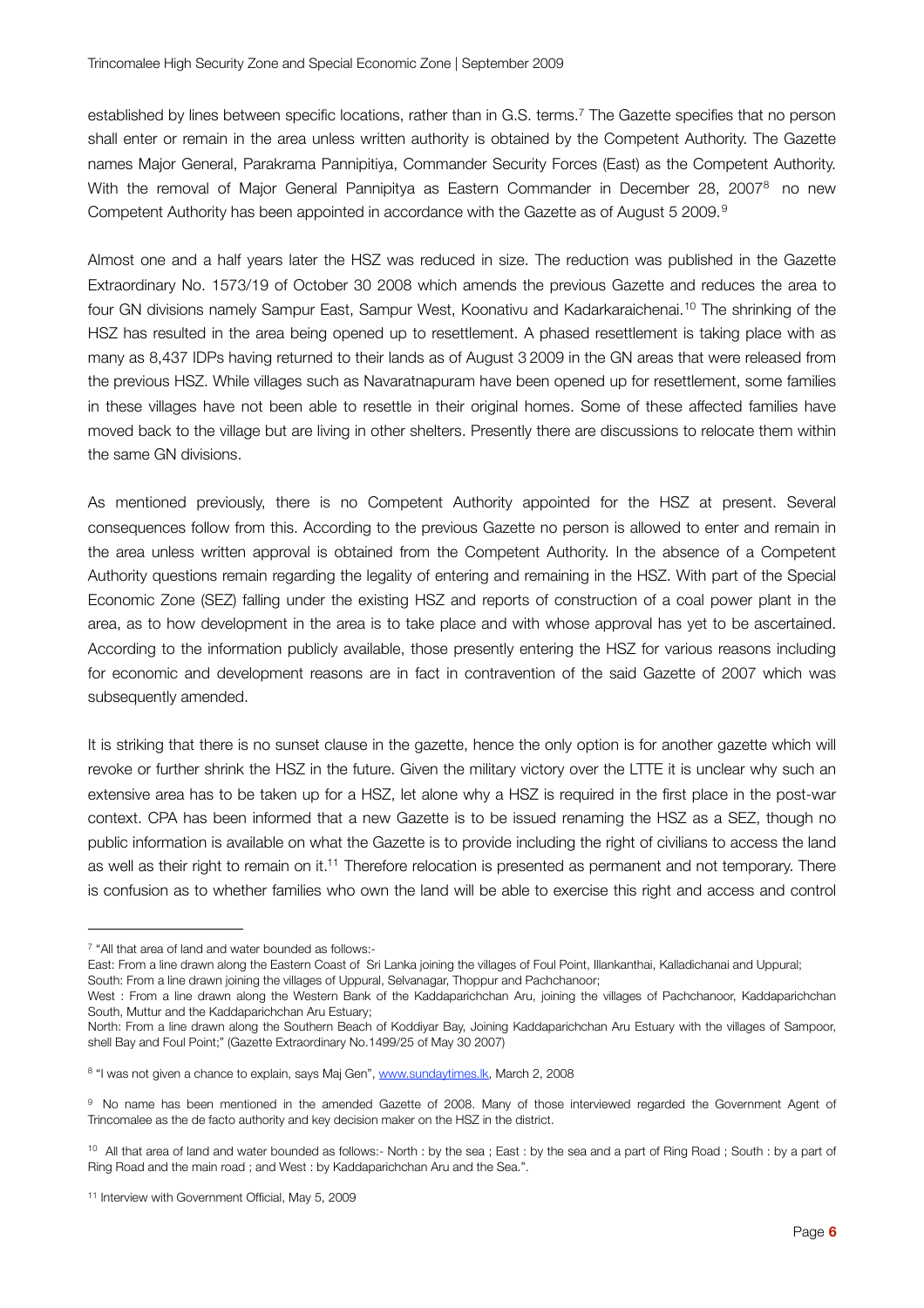their land. IDPs interviewed by CPA stated that they are willing to continue living in displacement/transit centres for longer periods, as opposed to relocating provided that they can return to their homes and land in the future. In several discussions, it has been brought to light that decisions related to the HSZ in Trincomalee are being taken by the Central Government and its agents rather than in consultation with and the involvement of local level actors including the IDPs themselves and the Eastern Provincial Council.

#### **2.2 Legal Issues Related to the HSZ**

The HSZ as it presently stands threatens two fundamental rights that are specified in the Constitution:

- Article 12 provides that all citizens are equal before the law and ensures that no citizen shall be discriminated against on grounds specified in the Constitution;
- Article 14 provides for the freedom of movement and the right to choose one's residence within Sri Lanka.

On June 29, 2007 CPA filed a fundamental rights petition challenging the establishment of the HSZ in parts of the Trincomalee district and the subsequent prohibition on entering and residing in lands in the HSZ by residents of the area. Another fundamental rights petition was filed on the same issue by four IDPs who own land in the HSZ. In its petition, CPA stated that Article 12 and Article 14 have been violated and noted that although commercial activity is allowed within the SEZ thereby enabling commercial enterprises to enter and remain in the area, the HSZ prohibits civilians from entering and residing in their lands, leading to discrimination.

CPA also highlighted that the HSZ is a violation of international humanitarian law. Internally displaced persons (IDPs) have the right to voluntary return to their land in safety and dignity. International law further provides that no person be subjected to arbitrary or unlawful interference with his / her privacy, family and home. While noting this, the petition also stated that customary international humanitarian law prohibits the displacement of civilians except for the purpose of their own security or military necessity. A key point raised in the petition was that there is no military necessity or security concern provided to justify preventing or hampering civilians accessing their land and property.

The two petitions were taken up before the Supreme Court in July 2007. The Deputy Solicitor General representing the Government stated that steps were taken for the resettlement of IDPs in accordance with international law and that any person wanting to return can correspond with the Competent Authority through the Attorney General's department. The Supreme Court refused leave to proceed citing national security but stated that resettlement should take place in the area in a timely manner: "it is in the national interest that resettlement and development should be carried out on a planned basis." Resettlement has taken place in areas which were part of the previous HSZ zone, excluding the four GN divisions constituting the new HSZ. However, the present policies of the Government seem inclined to relocate the IDPs from the four GNs rather than to resettle them. An additional cause for concern is the lack of information or transparency in this relocation process, raising fears among the affected population of discrimination, unfair and unjust treatment. The plight of over 6,000 IDPs whose lands fall under the HSZ is still unclear. According to reports received, there are plans to relocate these IDPs to other sites, discussed below.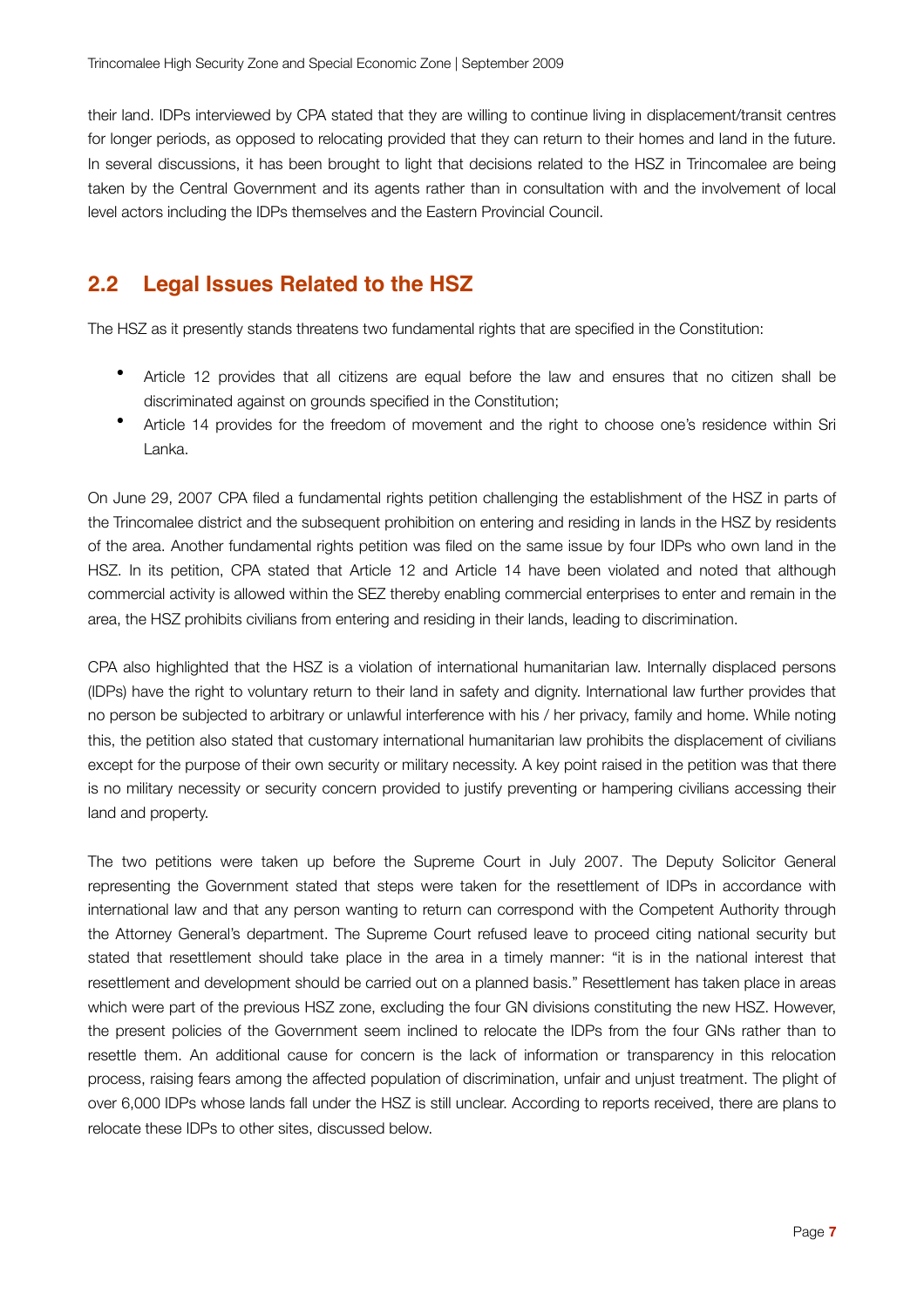CPA was informed by those affected that the Government has initiated measures in relation to acquiring land including putting up public notices in the transit centers. A letter to the Grama Sevaka in Muttur by the Divisional Secretary (DS) of Muttur dated 08/07/2008 states that public notices were issued on 08/07/2008 complying with Section 2 of the Land Acquisition Act to acquire lands for the coal power plant and these notices were displayed in Sampukali and Katakaraichenai from 08/07/2008 to 19/07/2008. Further, in a public notice by the DS Muttur issued on 09/07/2009, it states that compensation is to be paid to those whose land is acquired for the coal power plant and situated in Sampur East, Sampur West, Katakaraichenai, Koonativu and Navaratnapuram. The notice further states that those eligible for compensation need to apply to the DS Muttur with the relevant paper work. In August CPA was informed that Land Acquisition is to be speeded up under Section 38A of the Land Acquisition Act, though no one was aware why the process has been fast tracked and for what purpose.<sup>12</sup> CPA was also informed that compensation will be paid for those who either had deeds or grants (but not those with permits) and the first phase of compensation will be awarded to those whose land has been taken over for the construction of the coal power plant.<sup>13</sup> As with other instances, secrecy shrouded the decision to fast track the acquisition process and why compensation was to be paid for a certain group of people and why it was dependent on specific land documentation.

Although notices have been issued, none of the IDPs whom CPA spoke to were aware of the implications of such notices and whether it entailed land acquisition. In fact only a few of the IDPs were even aware of the acquisition notices. Further, none of the IDPs were aware that the public notices and acquisition process initiated by the Government would result in them completely losing their rights over their land. CPA was informed by government officials that the Government has commenced certain processes including surveying the land for the purpose of acquisition.<sup>14</sup> Further, the Government in its official news site claims to have acquired 300 acres<sup>[15](#page-7-3)</sup> but none of the actors such as the humanitarian agencies or the affected communities seemed to be aware of this. Even in the event that the Government does claim that land has been acquired by it, questions of process and transparency remain. It is hoped that any future initiatives by the Government to acquire land will follow procedures established by law and that those affected will be informed of these initiatives and its implications.

#### **2.3 The Sampur HSZ in relation to other HSZs**

The Sampur HSZ is one of the many HSZs in the country. CPA's previous report on the Trincomalee HSZ discusses some of the key aspects relating to other HSZs.<sup>16</sup> It is clear that in a post-war context the issue of HSZs needs to be addressed. Given that that the LTTE has been defeated there are questions as to why extensive HSZs are required. In Jaffna, in particular the HSZs cover roughly 18% of the territory and have resulted in the displacement of more than 30,000 families<sup>[17](#page-7-5)</sup>. The Government has yet to make a commitment that it will review the HSZs and scale them back allowing for resettlement and a reduction in the number of IDPs. There are fears that new HSZs will be declared in Mullaitivu and Killinochchi Districts. While the Government has

<span id="page-7-0"></span><sup>12</sup> Interview with humanitarian actor, August 2009

<span id="page-7-1"></span><sup>13</sup> Interview with humanitarian actor, August 2009

<span id="page-7-2"></span><sup>14</sup> Interview with Government official, April 5 2009.

<span id="page-7-3"></span><sup>15</sup> The Official Government News Portal of Sri Lanka, "Coal power plants work to begins," March 13 2009

<span id="page-7-4"></span><sup>&</sup>lt;sup>16</sup> CPA report, "A brief profile of the Trincomalee High Security Zone and other land issues in Trincomalee District" May 2008

<span id="page-7-5"></span><sup>&</sup>lt;sup>17</sup> CPA report, "A brief profile of the Trincomalee High Security Zone and other land issues in Trincomalee District" May 2008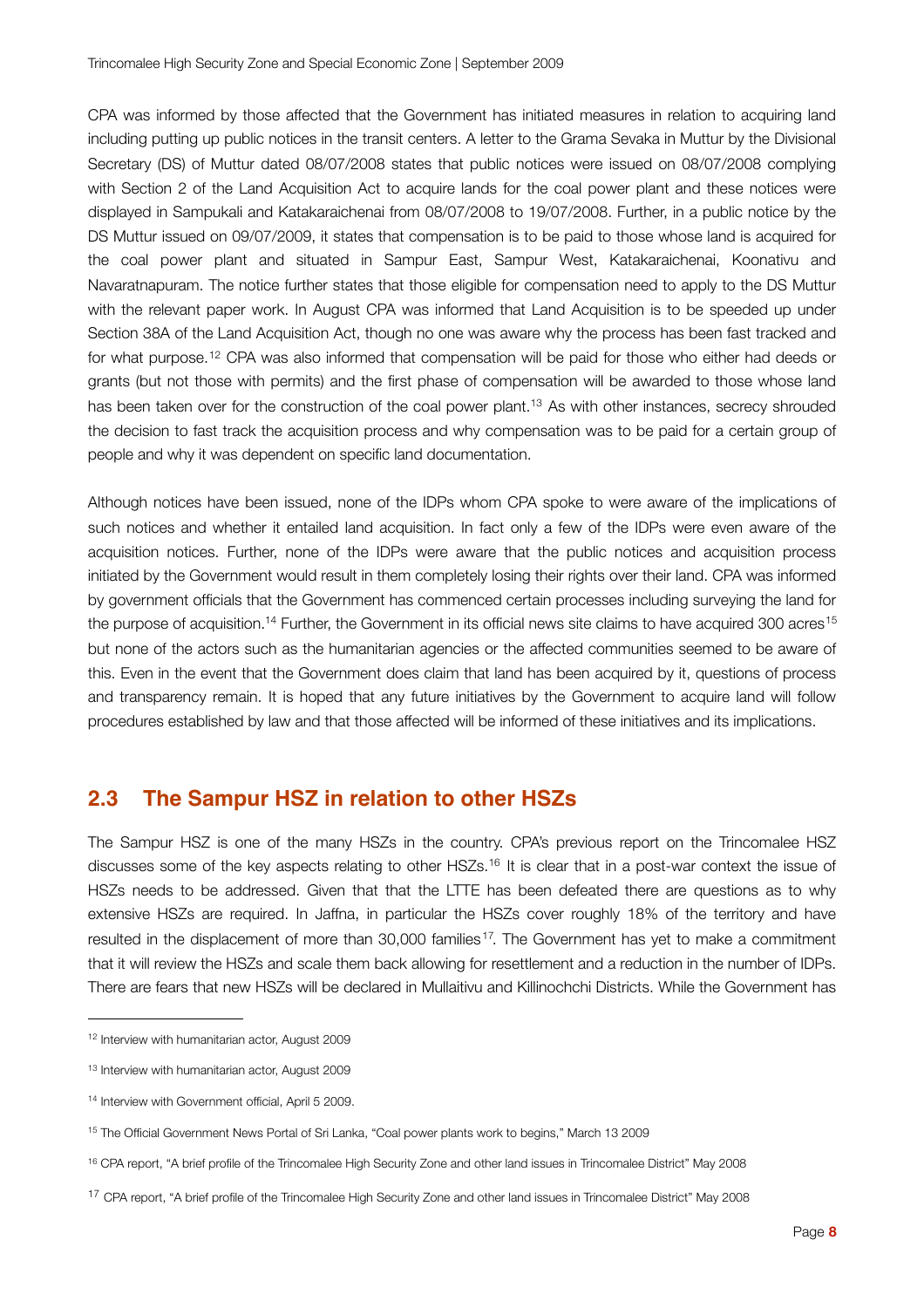security concerns, in a post-war context this needs to balanced with humanitarian concerns. As such the Government should carry out an assessment for the need for HSZs and commit to a phased reduction of HSZs.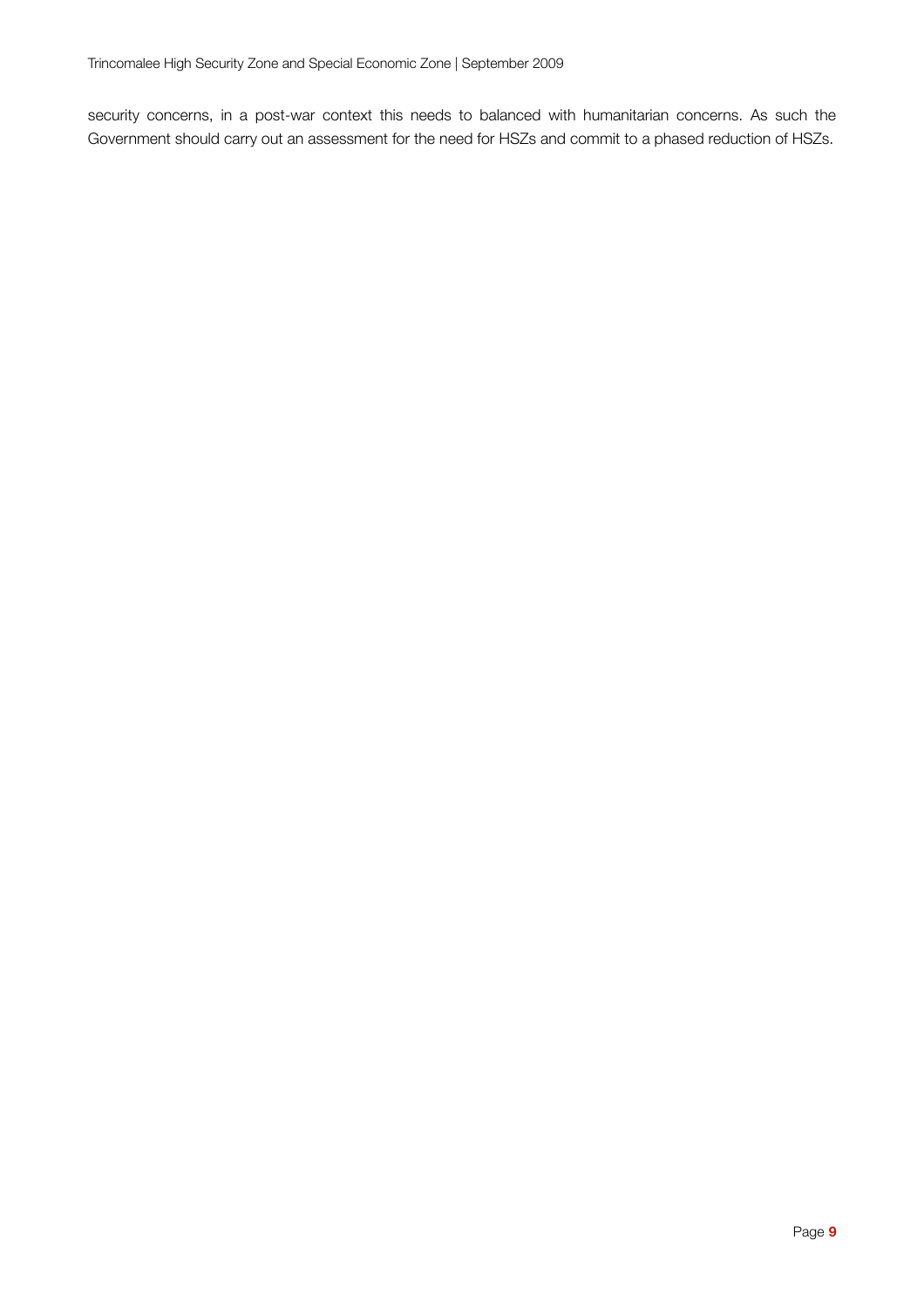# 3. Developments within the HSZ and plans for a Special Economic Zone (SEZ)

In CPA's previous report a number of key developments in the area demarcated for the HSZ were discussed. There have been some changes since the last report on these issues, but the overall problem of a lack of information and public consultation remain. Local communities are supportive of development which, could improve their standard of living and their access to facilities, but too often Central Government assumes that national development and local development are one and the same and dictates terms. Overall, the manner in which this issue of Eastern Trincomalee has been dealt with raises the question of the positive impact of the liberation on the people who were most directly affected by it. It was expected that the 'liberation' of the East would result in a new era in terms of restoration of full rights, public participation in local issues and development for all communities. The mode of development in Eastern Trincomalee has however not lived up to this expectation and has even resulted in the dispossession of key rights for particular communities.

#### **3.1 Special Economic Zone**

While legally a HSZ exists in these four GN divisions there is confusion as to its exact status in the future. Humanitarian and other local actors who were interviewed, pointed out that the Government representatives in Trincomalee are increasingly using the phrase 'Special Economic Zone' (SEZ) instead of HSZ to describe this area.[18](#page-9-0)

The ambiguity of the future status of the HSZ has created further confusion as to whether the HSZ will 'lapse' in favour of a SEZ. If this is the case, questions remain about the legality of the area and whether the HSZ will be in effect. For the HSZ to be removed, the gazette mentioned above needs to be revoked and replaced by a new gazette specifying the legal status of the land contained in the area. In the absence of this, the HSZ in the area will stand, regardless of it being called a HSZ or SEZ. The lapse in the appointment of the Competent Authority to the HSZ, begs the question as to who is in charge of imposing restrictions and providing approval. A key question is whether the authorities will support a SEZ which has all the characteristics of a HSZ but only different in name. This was reinforced when CPA was informed by a Government actor that a new Gazette is to be

<span id="page-9-0"></span><sup>&</sup>lt;sup>18</sup> The SEZ in Trincomalee is a vast area which includes the HSZ in Sampur. For more information please refer to CPA, "A brief profile of the Trincomalee High Security Zone and other land issues in Trincomalee District" May 2008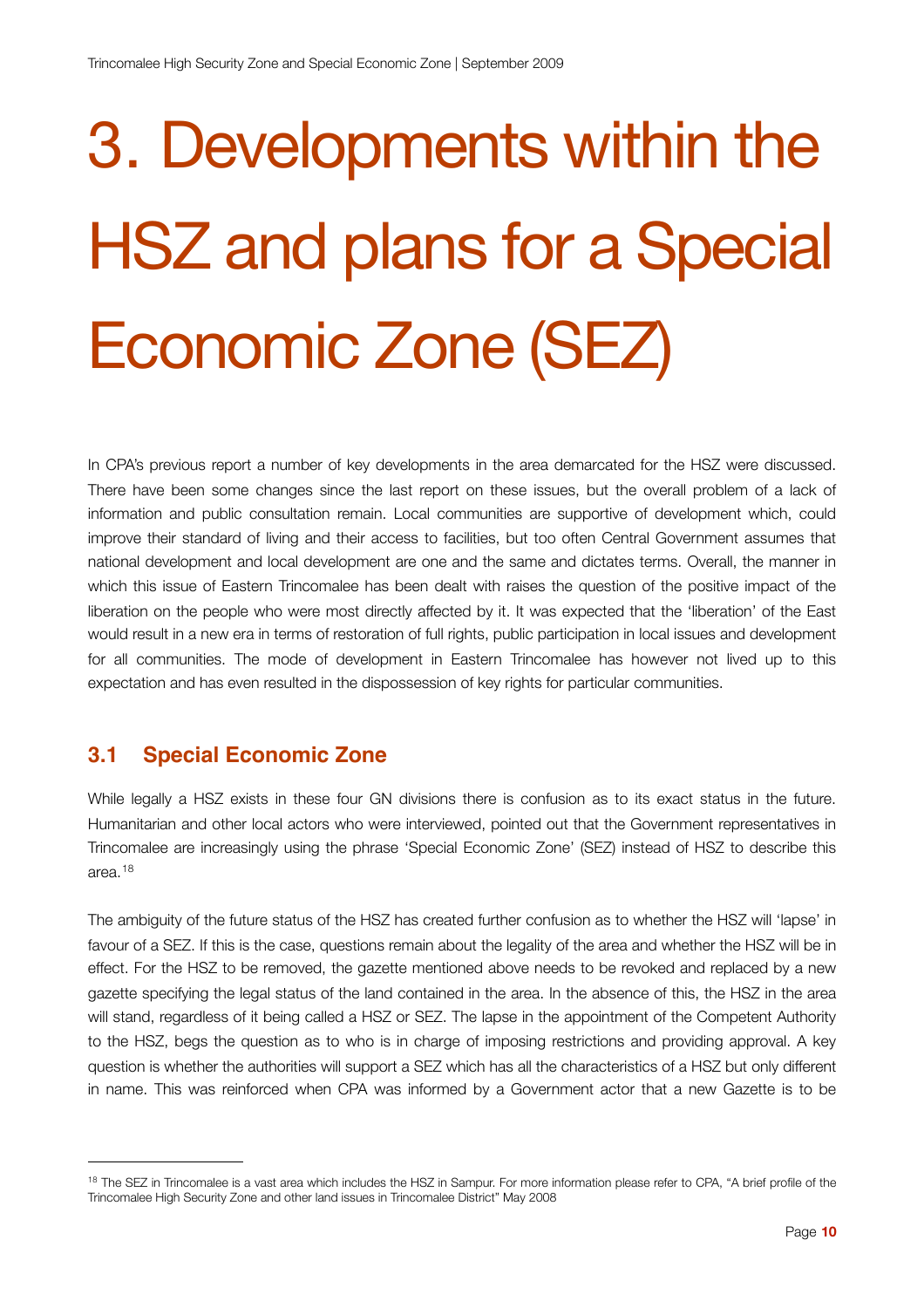issued in the future renaming the HSZ as a SEZ.<sup>19</sup> What remains unclear is whether the same restrictions, including the one in the HSZ prohibiting residents from resettling on their own land, will apply to the SEZ under a new Gazette.

This proposed SEZ for Eastern Trincomlaee is therefore unique as there are no other SEZ's in Sri Lanka which have similar restrictions. It is hoped that a new Gazette is an opportunity for the Government to allow IDPs to access, remain on and control their land – all of which cannot be considered a security threat. It is speculated that if the Government goes ahead with creating an exclusive SEZ, the land will be acquired and turned over to private and international companies for industrial purposes. This model of development has been increasingly criticised in India especially with the Nandigram and Singur SEZs' controversies in West Bengal.<sup>20</sup> In addition to the effective dispossession of the original inhabitants, there are added fears in the context of Trincomalee that the SEZs will result in significant demographic changes, thereby building on a history of state-sponsored 'colonisation.' There are also fears that this model of declaring an area a HSZ and then creating a SEZ in the same area will create a precedent for other areas, including the territory in the North.

There is added confusion as to the relationship of the present HSZ\SEZ covering the four GNs and the SEZ gazetted in 2006 for the Trincomalee District. "Certain areas within the Trincomalee district were declared a Special Economic Zone (SEZ), a Licensed Zone under Section 22A of the BOI Act No. 4 of 1978 published on 16<sup>th</sup> October 2006 by an extraordinary gazette notification No. 1467/03."<sup>21</sup> This gazetted SEZ however is more extensive than four GNs, covering an area around the Trincomalee Bay from Nilaveli in the north through Trincomalee Town and Gravets, past Kinniya and Muttur into Sampur (including the four GN divisions) and with an extension towards Kantale.[22](#page-10-3) As stated in CPA's last report on Land Issues in Trincomalee "Unlike the HSZ, there are no restrictions placed on movement to and within a SEZ, unless additional legislation is passed which would result in land being acquired by the State."<sup>23</sup> The Government needs to publicly clarify the status of the SEZ and any restrictions imposed within it.

In addition to the HSZ and SEZ, there is an Urban Development Authority (UDA) proposal dated January 2007 setting out an Integrated Urban Development Plan for 2030 which would establish Trincomalee as a Metro Urban Development Area. According to the UDA proposal, a significant area, which is currently within the demarcated HSZ, would be a 'Special Zone.' An area has also been demarcated as a utilities zone for a Coal Power Project. There is no clarity with regard to the demarcated area that will be taken up by the 'Special Zone' and that of the rights of the people affected by this 'Special Zone' including their freedom of movement and their right to access their homes and properties. In effect, according to the present proposal, there is no legal basis for families and individuals to be denied access to their land.

<span id="page-10-0"></span><sup>19</sup> Interview with Government official, April 5 2009

<span id="page-10-1"></span><sup>&</sup>lt;sup>20</sup> The business standard, "NGO criticises Nandigram, Singur handling", September 24 2007, Tehelka Magazine, Cover story, by Shantanu Guha Ray and Avinash Dutt , May 03 2007

<span id="page-10-2"></span><sup>21</sup> CPA, "A brief profile of the Trincomalee High Security Zone and other land issues in Trincomalee District" May 2008, page 12

<span id="page-10-3"></span><sup>&</sup>lt;sup>22</sup> CPA, "A brief profile of the Trincomalee High Security Zone and other land issues in Trincomalee District" May 2008, page 12

<span id="page-10-4"></span><sup>&</sup>lt;sup>23</sup> CPA, "A brief profile of the Trincomalee High Security Zone and other land issues in Trincomalee District" May 2008, page 12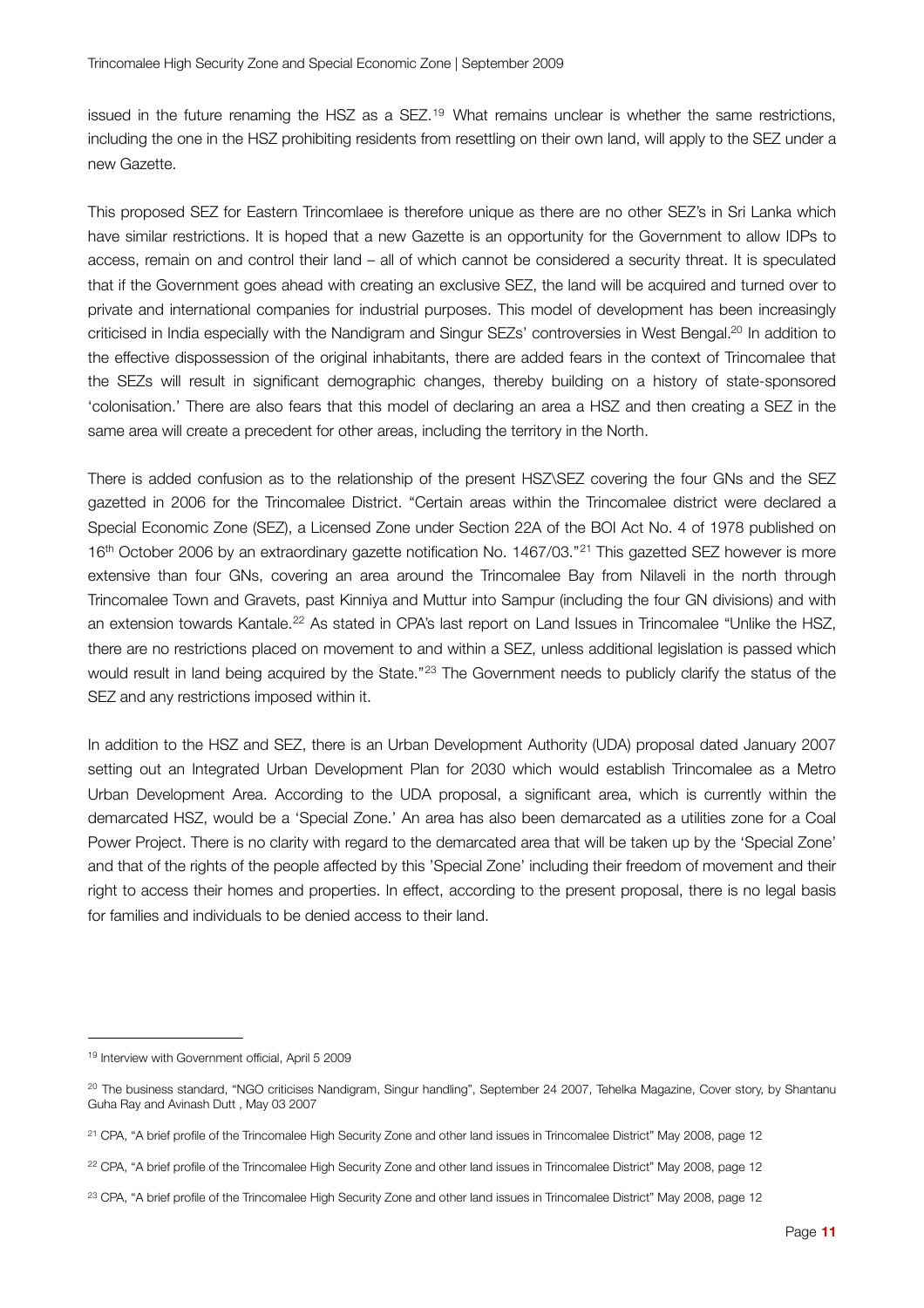#### **3.2 Sampur Coal Power Station**

There is very little public information on what has been taking place within these four GN divisions, particularly regarding the construction of the coal power station. The very limited media reports which quote Government officials, only reflects this confusion.[24](#page-11-0) As noted in the previous report, a memorandum of understanding was signed between the Government, Ceylon Electricity Board and a Government of India Enterprise NTPC to construct a 500 MW power plant. According to the Ceylon Electricity Board the plant will be expanded to increase capacity to 1200 MW. The site is adjoining Kodiyar Bay and just South of Sampur Town.[25](#page-11-1) According to the Government's official news site the plan was for 1,000 mega watt station to be constructed by the Indian Company while the project will be supervised by the Ceylon Electricity Board.<sup>26</sup> In addition to the power plant, a port facility capable of handling 4 million tonnes of coal annually and a 220kV transmission line from Trincomalee to Veyangoda via Habarana will be developed.[27](#page-11-3)

According to the Government's news website report the land was to be surveyed by the end of April 2009 and would be constructed in June 2009.<sup>28</sup> There is no confirmation that construction has gone ahead. Instead, it appears that feasibility studies are currently being undertaken. Two such studies have already been awarded.<sup>29</sup> According to the CEB 500 acres of land will be taken for the project.<sup>30</sup> When compared to the total extent of land taken for the SEZ, this raises questions as to why so much land is being taken over by the State.<sup>31</sup> Some media reports, suggest that the project has hit a snag. Articles by private media organisations state that the Indian Company, National Thermal Power Corporation (NPTC) is concerned about the political fall out in India and that the construction was delayed due to the Indian general elections held in May 2009.<sup>32</sup> Since, then there have been no media reports which claim that the construction process has progressed.

According to the CEB the process for conducting an environmental impact assessment (EIA) has been initiated.[33](#page-11-9) The need for EIAs for "prescribed" development projects was included in the National Environmental Act (NEA) of 1980 through a Gazette extraordinary No 772/22 (June 1993).<sup>34</sup> There are two basic levels to the EIA: an Initial Environmental Examination which is a brief study for projects which are not expected to have a significant environmental impact or an EIA which is a more comprehensive report for projects which are

<span id="page-11-0"></span><sup>&</sup>lt;sup>24</sup> The Official Government News Portal of Sri Lanka, "Coal power plants work to begins," March 13 2009, Times of India, "NTPC in final talks for 500 mw Lanka plant", February 26 2009

<span id="page-11-1"></span><sup>&</sup>lt;sup>25</sup> Ceylon Electricity Board presentation, 'Coal-fired Power Plant Developments in Trincomalee,' August 27 2009

<span id="page-11-2"></span><sup>&</sup>lt;sup>26</sup> The Official Government News Portal of Sri Lanka, "Coal power plants work to begins," March 13 2009, Times of India, "NTPC in final talks for 500 mw Lanka plant", February 26 2009

<span id="page-11-3"></span><sup>27</sup> Ceylon Electricity Board presentation, 'Coal-fired Power Plant Developments in Trincomalee,' August 27 2009

<span id="page-11-4"></span><sup>28</sup> The Official Government News Portal of Sri Lanka, "Coal power plants work to begins," March 13 2009

<span id="page-11-5"></span><sup>&</sup>lt;sup>29</sup> Ceylon Electricity Board presentation, 'Coal-fired Power Plant Developments in Trincomalee,' August 27 2009

<span id="page-11-6"></span><sup>30</sup> Ceylon Electricity Board presentation, 'Coal-fired Power Plant Developments in Trincomalee,' August 27 2009

<span id="page-11-7"></span><sup>31</sup> The Nation, Santhush Fernando, "Indo-Lanka undersea cable, Sampur power plant put on hold," March 29 2009

<span id="page-11-8"></span><sup>32</sup> The Nation, Santhush Fernando, "Indo-Lanka undersea cable, Sampur power plant put on hold," March 29 2009; Times of India, "NTPC in final talks for 500 mw Lanka plant", February 26 2009

<span id="page-11-9"></span><sup>33</sup> Ceylon Electricity Board presentation, 'Coal-fired Power Plant Developments in Trincomalee,' August 27 2009

<span id="page-11-10"></span><sup>&</sup>lt;sup>34</sup> Under the gazette construction of thermal power plants with a generation capacity exceeding 25 megawatts are included.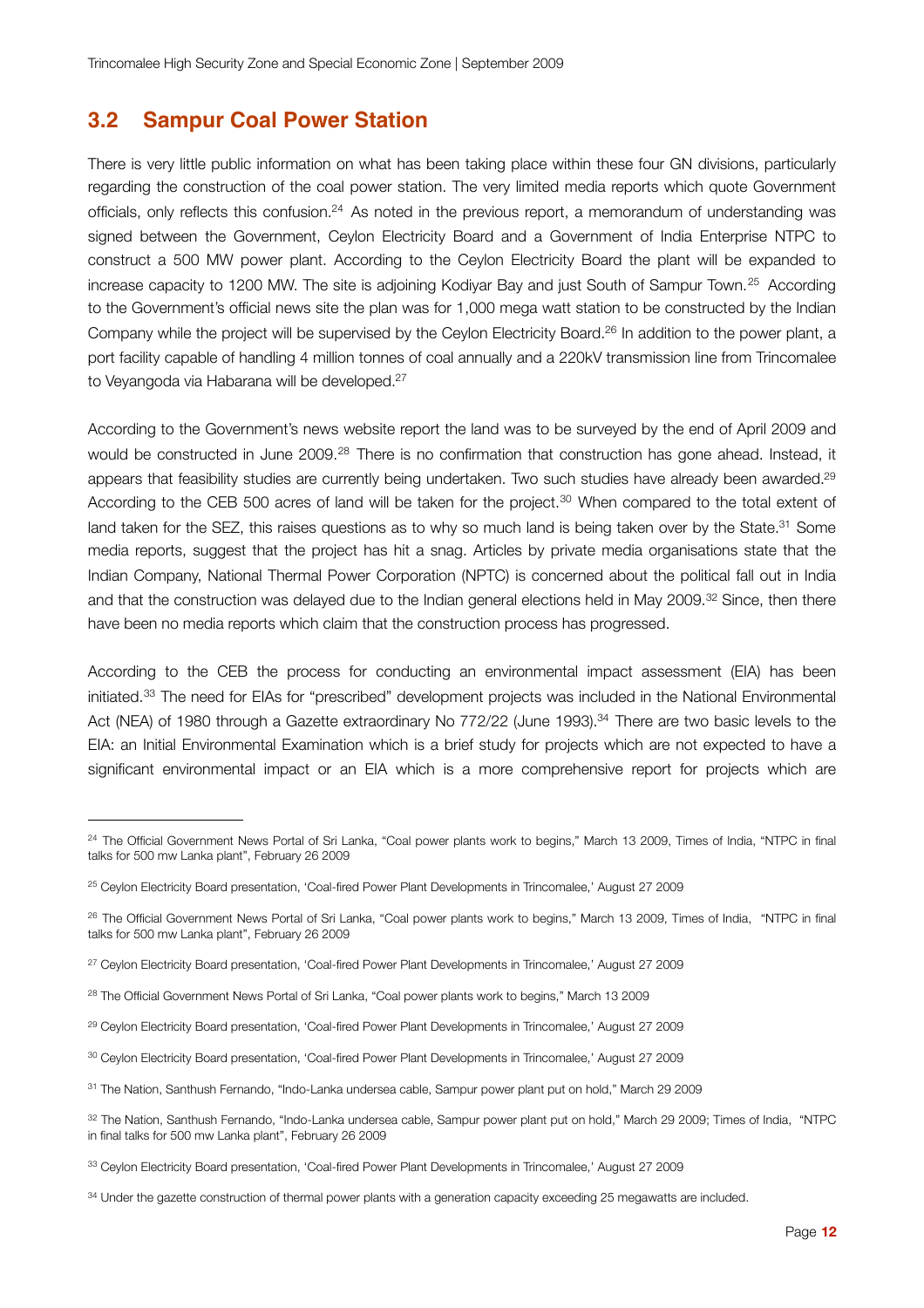expected to have a more significant impact. EIAs must be open to public scrutiny for 30 working days in the divisional secretariat and pradeshiya sabha offices.<sup>[35](#page-12-0)</sup>

There are a number of potential benefits to the proposed coal power project including:

- Employment for locals: Media reports quoting sources from the Power and Energy Ministry claim that 4,000 youths will be employed,<sup>36</sup> in addition to providing indirect employment such as food shops.
- Improvement in infrastructure: It can be assumed that the electricity supply will improve for local areas while roads built for the power plant could also improve access for local residents. There are obvious benefits at the national level as the coal power station would help address the growing demand for electricity.

The decision to set up a coal power plant in Sampur has been critiqued for a number of reasons including:

- Site suitability for a power plant: There were claims that NTPC was pushing for an alternate site rather than Sampur. The sites included were China Bay or Tambalgam Bay.[37](#page-12-2) The Ministry of Defence reportedly turned down the site because it is planning to build a Air Force Flying Academy.<sup>38</sup>
- Political choices: A site in Hambantota was also proposed but has been dropped probably due to opposition to the idea of land being taken over and pollution issues. Instead Sampur is going ahead with little consultation with local people or even information. While some of the political actors have taken up the issue, including R. Sampanthan TNA MP for Trincomalee and the JVP in parliamentary speeches, there has been no sustained political campaign on the issue.<sup>39</sup>
- Economic benefits: While there are reports stating that locals will get employment, the project both in construction and maintenance will most likely need skilled labour. Hence the employment benefits for locals may be limited unless specific action is taken to ensure that affected persons will be given preference and training. While the acquisition of land may, hopefully, be compensated, this may not off set the negative impact on livelihoods, especially the loss of agricultural land.
- Environmental impact: Despite plans to use low sulphur imported coal "to meet Sri Lankan emission and ambient air quality standards,"<sup>40</sup> the development of a coal power station could have many environmental impacts particularly air pollution. There has been little agitation by environmental groups unlike the Norochollai Coal Power Plant and the Weerawila Airport.<sup>[41](#page-12-6)</sup>

<span id="page-12-0"></span><sup>35</sup> Central Environmental Authority website, www.cea.lk

<span id="page-12-1"></span><sup>36</sup> The Official Government News Portal of Sri Lanka, "Coal power plants work to begins," March 13 2009

<span id="page-12-2"></span><sup>37</sup> Times of India, "NTPC in final talks for 500 mw Lanka plant", February 26 2009

<span id="page-12-3"></span><sup>38</sup> Times of India, "NTPC in final talks for 500 mw Lanka plant", February 26 2009

<span id="page-12-4"></span><sup>39</sup> Speech Delivered by Hon. R. Sampanthan, M.P. Trincomalee District on the adjournment montion relating to the declaration of Muttur East-Sampur as a High Security Zone, June 20<sup>th</sup> 2007; Daily Mirror, "Lands Given to India to build coal power plant: JVP," August 21 2009

<span id="page-12-5"></span><sup>40</sup> Ceylon Electricity Board presentation, 'Coal-fired Power Plant Developments in Trincomalee,' August 27 2009

<span id="page-12-6"></span><sup>41</sup> The Sunday Times, "Kalpitiya residents protest coal power plant", December 31 2006, The Sunday Times, "Norochcholai no, coal power yes: UNP" September 04 2005, The Island, "Our objections to Norochcholai still remain as firm as ever, Bishop of Chilaw", October 18 2001, The Sunday Times, Birds and planes can't fly together", February 25 2007, The Island, "Central Environment Authority rejects Weerawila Airport EIA", August 14 2007, The Island, "Farmers object to proposed Weerawila airport", November 09 2007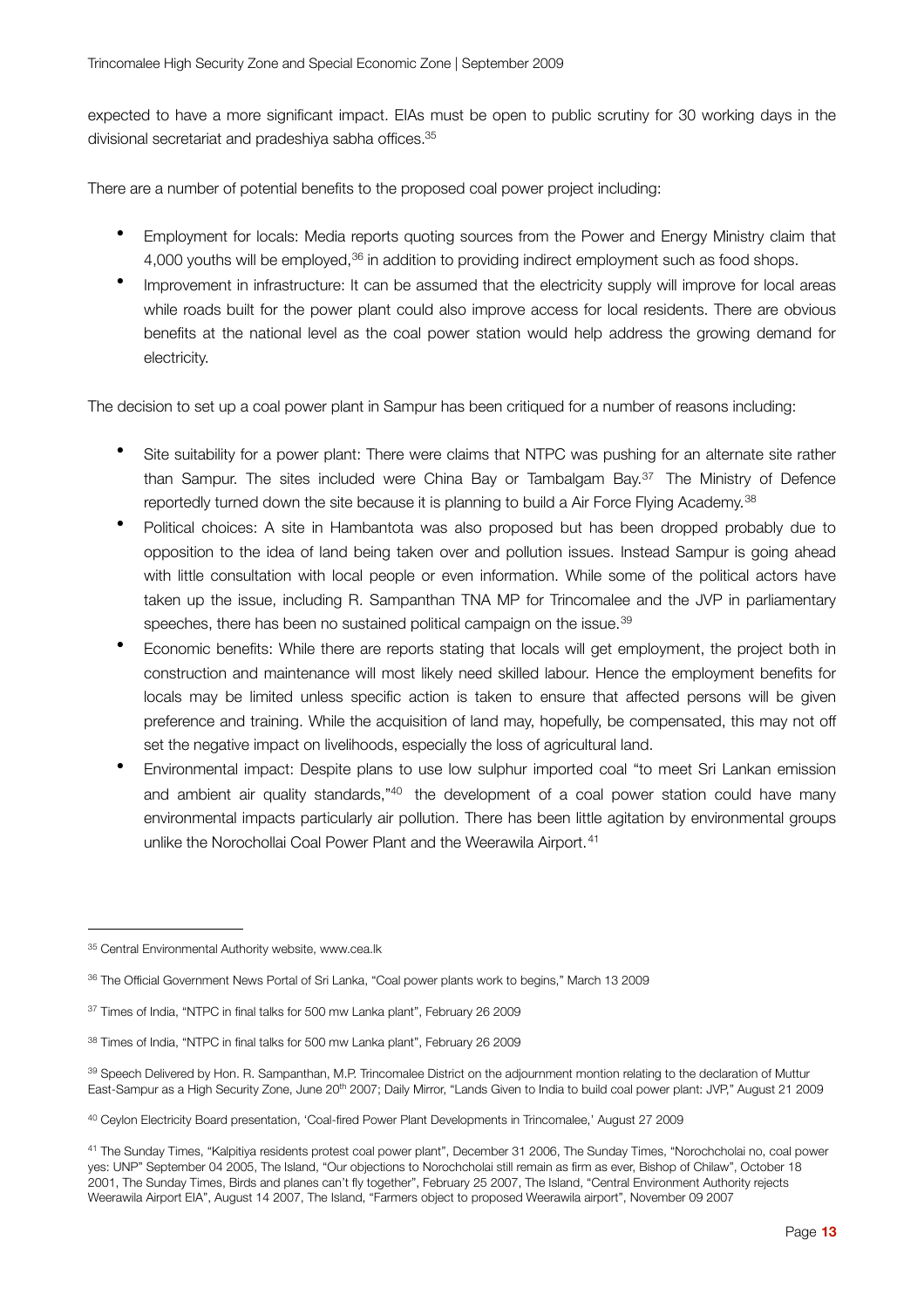• Individual and community rights: In addition to the social and individual impact of losing one's home and community, a number of rights including of ownership of private properties and access to public land may be lost.

#### **3.3 Outer Circle Road**

The Outer Circular Road (OCR and also known as the ring road) is meant to connect Kuchchaveli in the North to Sampur. An earth road has been constructed and can be observed crossing through the Habarana-Trincomalee Road near Sardhapura and the Somapura-Muttur road near Pachanoor. It is not clear if the road will be tarred. While it is the military and high-up government officials who have the primary use of the road, on occasion other government officials and even some humanitarian agencies are permitted to use the road. While there is a clear need for roads to improve access to the area, there has been little explanation to the population of Trincomalee as to what purpose this road will serve. CPA heard a range of reasons including a transport route for coal to Sampur, access for the military or a part of the development of Trincomalee's highway network. Looking at the current map of the road, it appears the road ends abruptly a few kilometres from the coast in Nawarathnapuram, without ending near a major town or village. Furthermore, there is no public information on what funds have been used for the construction of the road and if the road has been constructed using public funds. There are serious questions as to why other key roads have not been repaired and improved such as the Muttur-Somapura-Eachalampattu road which would assist a number of villages and towns from all ethnic communities. This highlights a fundamental gap in the development plans of the Government where the direction and decision making is from Colombo with little or no input from the elected representatives, let alone the people of the affected district.

Questions remain regarding the land used for the construction of the OCR. CPA met individuals with land outside the HSZ who fear that the road goes through their land.<sup>42</sup> CPA was informed that private citizens of the district are not allowed to access the land and have not been able to check if their land has been taken by the authorities for the road. There have been no efforts by the Government to take affected communities and community leaders on a 'go-and-see' visit so that land owners can identify the status of the land even though the road commenced construction from at least 2007 onwards. None of those interviewed by the CPA team were aware of any process to acquire their land and of compensation being paid. In 2008 there were claims that the road had a 100m buffer zone which was reportedly reduced to 50m. Again the purpose of the buffer zone and the legal basis for the buffer zone is unclear. As a humanitarian worker noted "buffer zones seem to be very popular in Sri Lanka"[43](#page-13-1) referring to post tsunami attempts by the Government to establish a buffer zone around the coastal areas of Sri Lanka.[44](#page-13-2) The Government needs to immediately inform the public on the status of the road and the reason for its construction. It is also hoped that the Government will take immediate steps to address the acquisition of land used for the construction of the road and follow established processes provided under national laws.

<span id="page-13-0"></span><sup>42</sup> Interviews with residents in Muttur, April 2009

<span id="page-13-1"></span><sup>43</sup> Interview with humanitarian agency, April 2009

<span id="page-13-2"></span><sup>44</sup> Please refer to CPA Memorandum on "Land Issues arising out of the Ethnic Conflict and the Tsunami Disaster" (March 2005)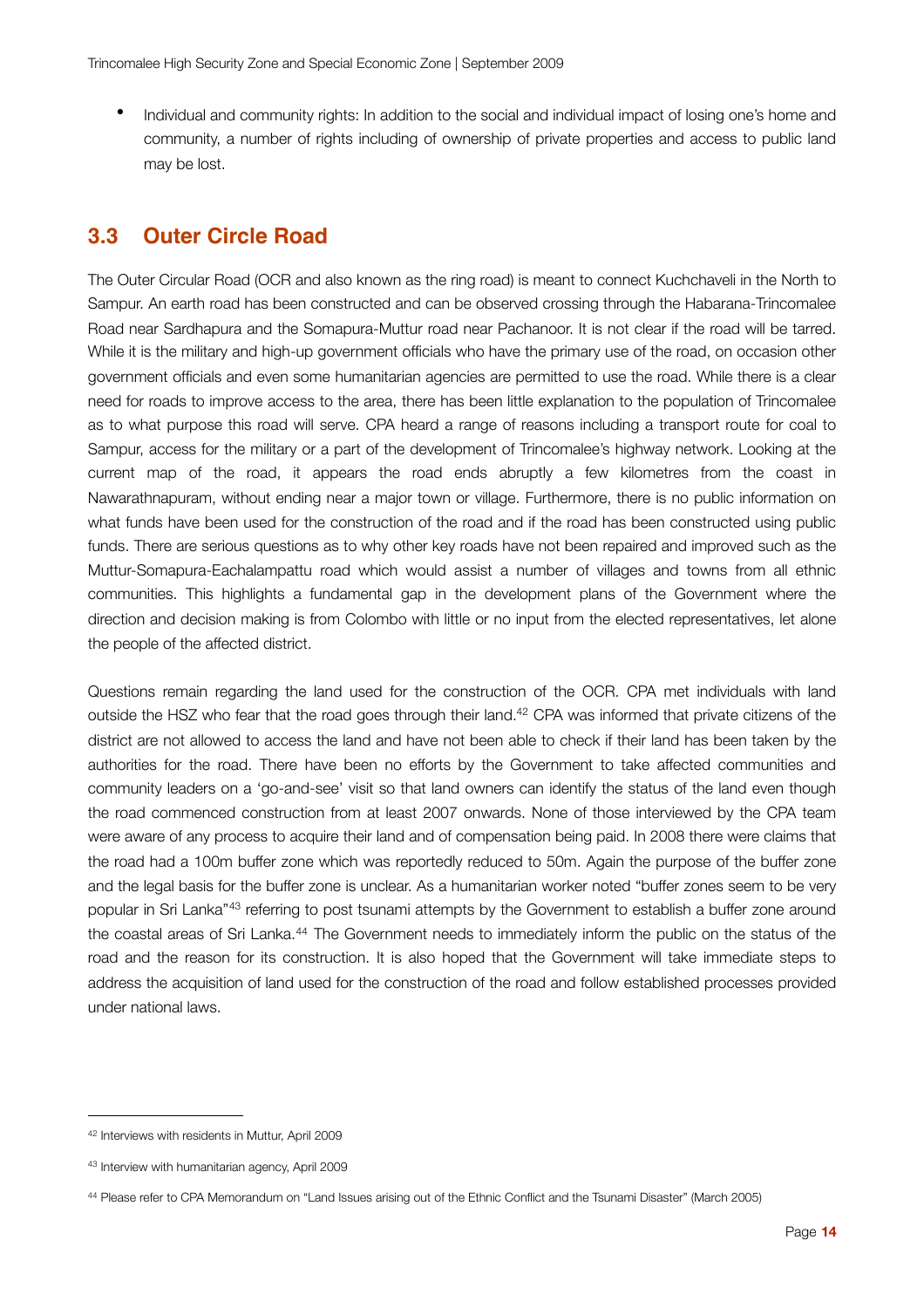#### **3.4 Bund**

There are also reports of a large bund constructed on the perimeter of the 'HSZ' in effect demarcating a boundary for the HSZ. The purpose of the bund appears to be defensive but it is unclear what is being defended and from whom. The fundamental problems relating to the OCR including the purpose and the legality also apply to the bund. The Government needs to make public the reasons for the construction of the bund and its use. As raised in this report, if private land is utilised for the bund, the Government needs to immediately adhere to the legal processes for land acquisition and provide adequate compensation.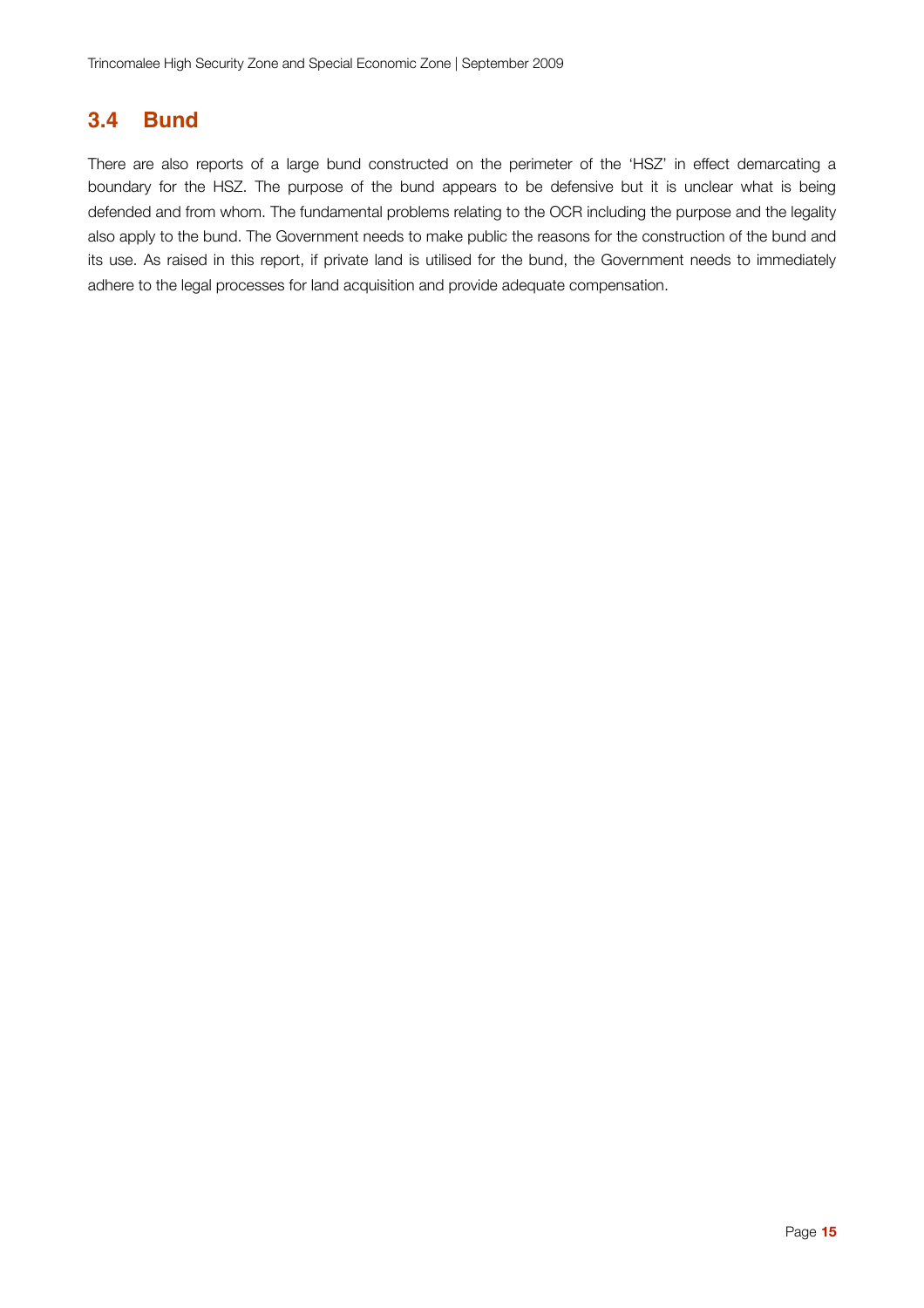### 4. Approaches to relocation

Relocation has been put forward by the Government as the only option for those affected by the HSZ. While many in the affected communities and humanitarian agencies have resisted permanent relocation, there have been key developments suggesting that there could be some shifts. The following section argues there is a need for the Government and humanitarian to give full recognition to the rights of the affected persons. Return should take priority as the first option. Permanent relocation should be considered only once the Government clarifies and makes public its plans for the use of the full extent of the land.

#### **4.1 The Affected Communities' Position on Relocation**

As noted above the Government is currently resettling IDPs in areas which have been released as a result of the reduction in the HSZ. The future of IDP communities whose homes and lands are situated within the four GN divisions within the HSZ is clearly in question. As it currently stands the HSZ is a military facility and the Government has claimed that it will compensate those affected by providing them alternate permanent shelter and a piece of land.[45](#page-15-0)

The affected communities have in general expressed a clear preference to return to their original villages and home, rather than relocate to other sites. In January 2007 the Government conducted a survey asking affected families two relocation sites to choose from, Raulkulli or Pallikudiyirrippu. Most of the respondents reportedly refused to choose either one of the sites and demanded that they be allowed to go back home.<sup>46</sup> This refusal to relocate by a majority of respondents was subsequently verified by humanitarian agencies in surveys that they have conducted and through a series of conversations that they have had with the displaced persons.

As discussed below it needs to be noted that there are some families and even a few villages within the current HSZ who are willing to relocate, however it is clear that there are many including some whom CPA spoke to in Killivetti and Paddithadal Transit Centres and in Batticaloa IDP camps who were adamant that they wanted to return to their original properties, or at least to their villages. As such, a number are willing to live in displacement until they can return rather than be permanently relocated. Other families however see relocation as a better option than displacement in camps, but see it as a temporary option until their houses and properties are released. There is a high degree of confusion among the IDPs as they are not sure whether they will ever be allowed to go back to their properties or whether the relocation being offered by the Government is temporary or permanent. There is unwillingness on the part of many IDPs to accept that the Government can and will take over all the land in the four G.N divisions. Hence they ask questions such as 'why so much land is required for the coal power station?' and, 'what will happen to our lands?'[47](#page-15-2) In CPA's interviews with other stakeholders in

<span id="page-15-0"></span><sup>45</sup> Interview with Government official, May 5, 2009

<span id="page-15-1"></span><sup>46</sup> Interviews with humanitarian agencies and displaced in Batticaloa and Trincomalee, April, May and July-August 2009

<span id="page-15-2"></span><sup>47</sup> Interview with displaced in Batticaloa and Trincomalee, April, May and July-August 2009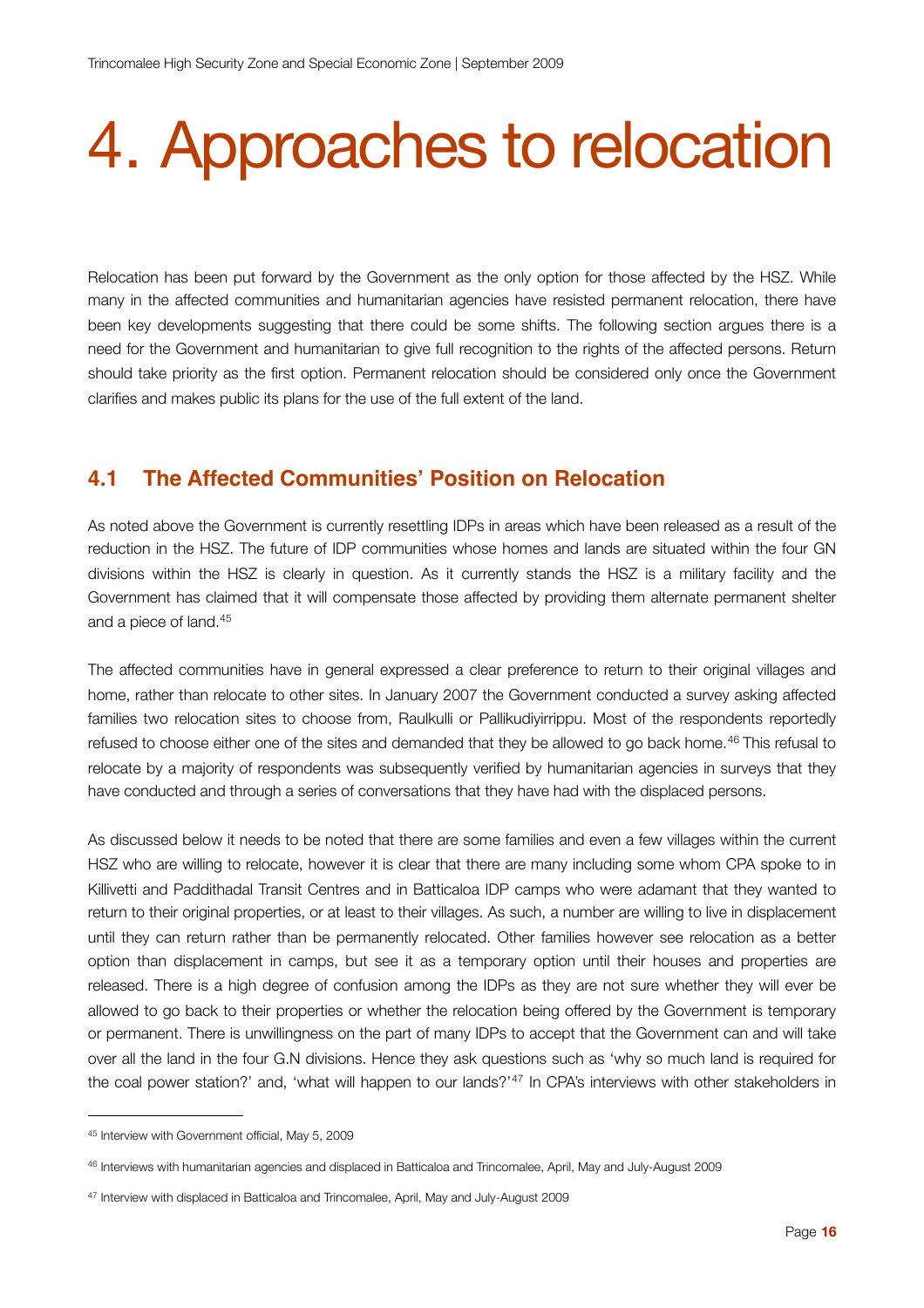Trincomalee a number expressed fears that with the displacement of Sampur's original inhabitants and the establishment of a SEZ there could be demographic changes and that under the guise of development, Sinhalese from other districts would be relocated.<sup>[48](#page-16-0)</sup>

In addition to the uncertainty, there are other factors at play influencing the decision making of affected families as to whether to relocate or not. A large number of the affected families have been living in displacement in welfare camps, transit centres and host families for at least two and a half years so people are tired of the poor living conditions, the dependence on hand outs and the uncertainty regarding the future. There are also some families and even some communities who did not legally own land and therefore see the relocation as an opportunity to finally secure ownership. There are even some poorer families who view relocation as a potential improvement in their standard of living. The seeming lack of movement on return, the poor displacement conditions, the lack of options and the constant discussion of relocation as the only choice, creates pressure on the communities and impacts the decision making of families and individuals.

With the mass displacement in the North and agencies increasingly focussing on the North, there are concerns among the IDPs in the East that they will be forgotten or that there will not be resources for them as well. One significant factor is Government intransigence on the issue. The Government's position has been that regardless of whether it is a HSZ or SEZ, the original residents will have to relocate to alternate sites. This in turn raises questions as to what degree decisions are voluntary and informed. During CPA's visit to Killivetti Camp in July-August 2009 CPA spoke to a number of women IDPs, some of whom expressed their lack of choice. Many stated that they wanted to keep ownership of their land but may consider relocating to alternate plots of land which are situated near water sources, necessary for farming. In all the discussions with IDPs in the various transit and welfare camps, it was apparent that none were given proper information on the status of their land and implications of relocation and resettlement. What was most striking was that there was a unanimous agreement among the IDPs was that the options that they had to choose between was severely limited.

Currently, affected persons are living in welfare camps and with host families in both Trincomalee and Batticaloa. Around 1,800 IDPs live in camps and with host families in Batticaloa. A significant number, amounting to over 2,200 IDPs, are living in transit sites in Killivetti, Paddithidal and Manaichenai in Trincomalee. Killivetti was set up as a Transit Site on March 2007 as a temporary shelter for displaced persons being moved from welfare camps to permanent shelters. These transit sites have now become long-term displacement sites. The conditions in the transit sites are poor and even sub-standard. CPA visited the Paddithidal Transit Centre in April 2009. The centre was set up in April 2007 as the Killivetti Transit Centre was already full. At the time of CPA's visit, Paddithidal Transit Centre housed some 460 individuals from Sampur West, Sampur East and Kadakarchchenai, the shelters consist of multi-family living units of tin shed structures. These shelters were originally built for a few weeks at the most and they were not envisioned to last for two years. While there is a regular water supply, the quality of the water is poor so the camp residents claimed to have dug a well as an alternate source of water. The toilets are in need of repair and the camp residents said they needed cleaning agents. The government and agencies providing assistance need to explore options in improving living conditions.

It seems that while the uncertainty over their future looms there is little effort being made to improve their current living conditions. For instance, the Paddithidal residents claimed that they no longer receive the supplementary

<span id="page-16-0"></span><sup>48</sup> Interview with civil society members, Trincomalee, April, 2009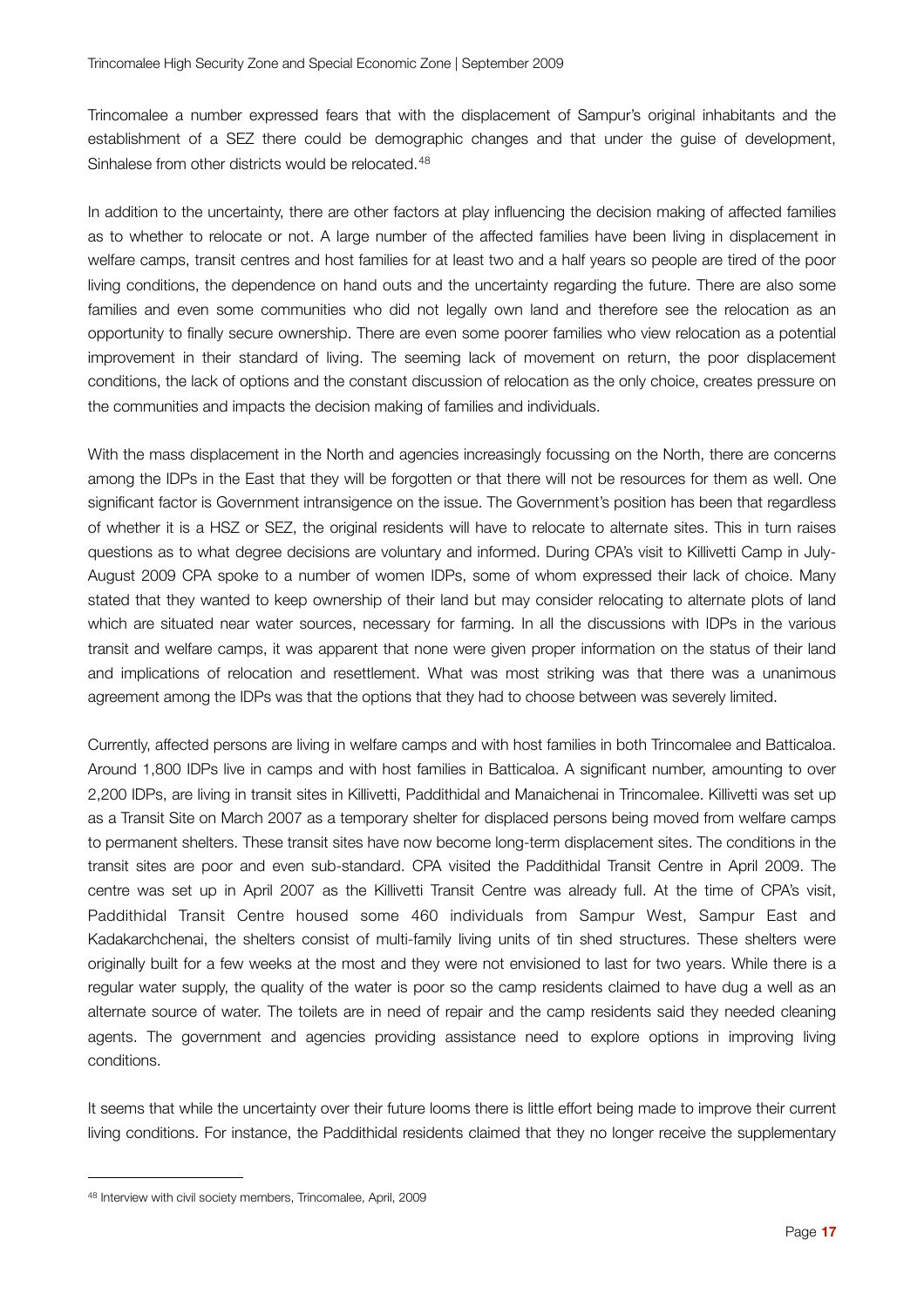food from humanitarian agencies and that they are completely reliant on the WFP rations. While some of the camp residents work as day labourers, the lack of livelihoods to support families is a serious challenge for families. There is a clear need to focus on ensuring that adequate assistance is being provided to the displaced population. There is also a larger question of whether the shelters should be upgraded especially if the displacement is to continue.

The resistance to return among IDPs is also based on the fact many of these IDPs owned large properties and/ or lived in relative comfort before displacement. A number of families, including those whom CPA spoke to either had deed or permit lands, so have clear ownership claims. According to humanitarian actors who are working with the IDPs from the four GNs a significant number of them claim to have permit and deed land. CPA interviewed affected families who had documentation, which included deeds from the colonial period. Not all of these individuals have their paperwork as they had to flee their houses during heavy fighting. In some cases it is reported that the IDPs had extensive land areas. CPA was informed that those relocating will be given 20 perches of state land regardless of the size of the property they had before.<sup>49</sup> CPA was also informed that the government-run mobile services will be initiated to provide information and address lost documentation including land documentation in August.[50](#page-17-1) Thus, a number of the displaced seem to fear that with relocation their quality of life will be significantly lower than the life they led prior to their displacement.

#### **4.2 Government push for relocation**

While the reduction of the HSZ from eleven GNs to four needs to be welcomed, there are serious questions as to how responsive the Central Government is to the concerns of the affected people, their wishes or their rights. The current Government proposal appears to be that all the land in the four GNs will be acquired and that the HSZ will become a SEZ, hence the displaced from these areas will have to relocate. The Government has proposed a number of relocation sites in Eastern Trincomalee over the last couple of months including Raulkulli and Pallikkudiyiruppu, and later Chennayoor, Kaddaiparichchan North, Kaddaiparichchan South, Nallur and Navaratnapuram.

While the loss of land to the coal power station itself needs to be questioned, there are significant concerns as to why four entire GNs are being taken over for a SEZ. A question asked by affected families is why some of the land cannot be released to them, so that even if the families cannot go back to their homes they can move to alternate plots in their village or an adjoining area. This is a valid question which needs to be seriously considered by the authorities, donors and agencies supporting relocation. At present, there is no public information available as to why such a large land area is needed for the coal power plant and what other projects, if any are currently being planned for the area.

The relocation sites proposed by the Government have not been approved by many of the IDPs not just because they do not wish to relocate but also because the sites are not deemed suitable. The site in Raulkulli is reportedly susceptible to flooding while Pallikudiyirruppu and the other sites identified are dry and there are concerns about the availability of water throughout the year. The Government initially intended to relocate 69

<span id="page-17-0"></span><sup>49</sup> Interview with Government official, May 5, 2009

<span id="page-17-1"></span><sup>50</sup> Interview with humanitarian actor, August 2009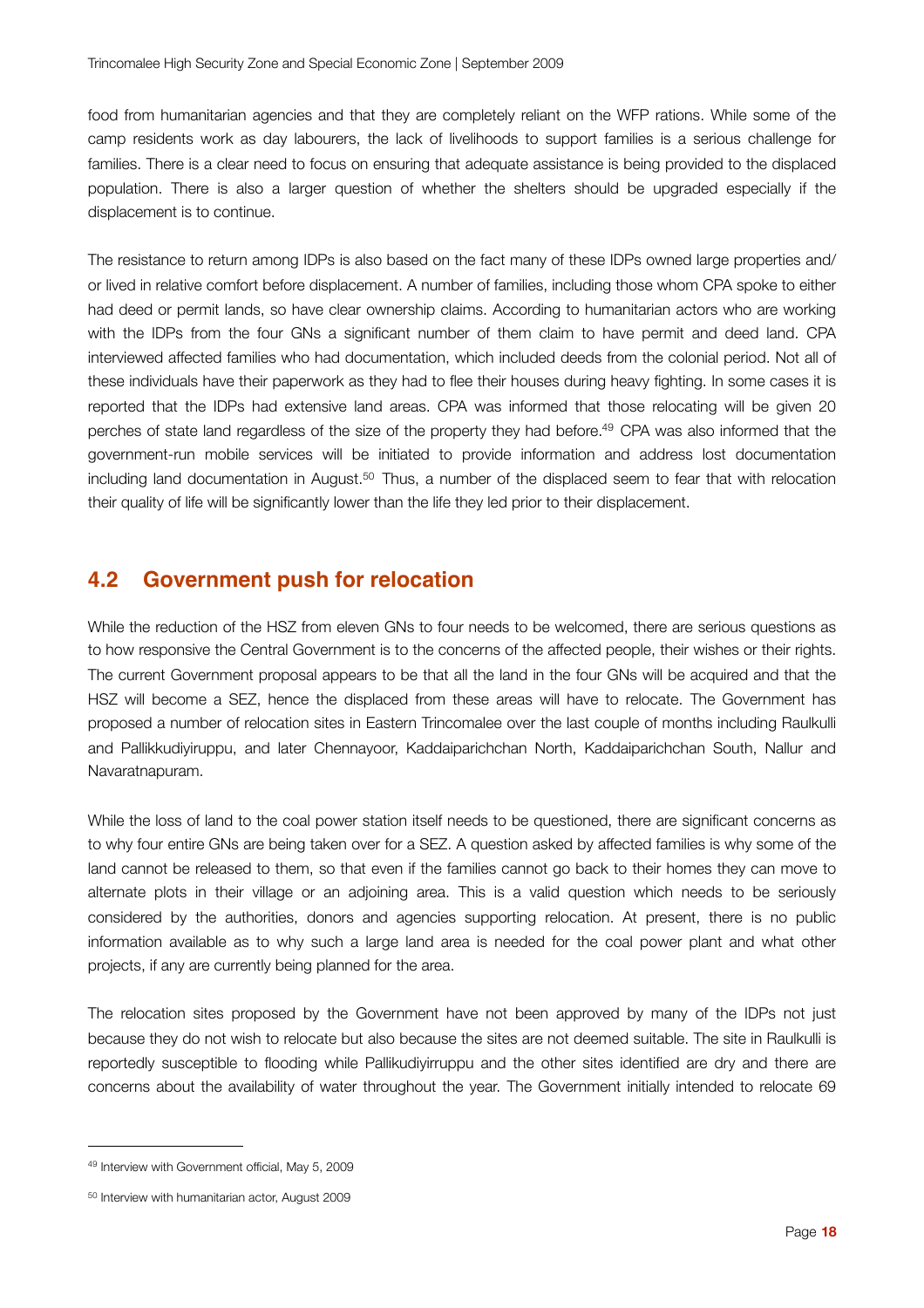IDPs and constructed two model houses in Raulkulli Village 2 but since then has turned to humanitarian agencies to take up the task. CPA was informed that no further construction has commenced in this site.

It needs to be noted that relocation is being advocated by the Government not just for persons displaced by the HSZ but even in other areas where resettlement has been allowed, There are restrictions on return due to the military occupation of certain public and private buildings and property.<sup>51</sup> It has been reported to CPA that around 350 private houses are presently being occupied by the Navy and Police in Muttur East. For example, in the village of Navaladdy around 27 houses are occupied by the Police and Navy and families have not been allowed to return to their houses. It is unclear whether these families will be able to retain ownership of their properties, which have been taken over by the Navy. Further, there is no public information available as to whether the Navy will be paying rent to the families, and as to the duration of the occupation. As this example shows, relocation can take two forms; it does not have to be permanent. Families can move to alternate housing for a particular period while efforts are made to release their properties in the HSZ. This decision of whether relocation is to be temporary or permanent however rests with the Government. An additional question that arises is as to why the military continues to occupy private properties and public buildings. It is not clear if the sole rationale is that occupation of houses and public properties are a cost-saving and easier option, compared to setting up new military camps. In a post-war context, the Government needs to take steps to release these properties, to find alternate sites for military personnel and camps, and to pay compensation.

The Government's approach to relocation appeared to have undergone some changes. There was significant improvements at the district level with the authorities becoming more involved in securing the consent of affected families by offering alternate sites and taking families on 'go-and-see' visits. Affected families have made clear that they do not wish to relocate to either Raulkulli or Pallikudiyirrippu which seems to have been accepted by the current authorities. This is a marked change from the approach in 2007 where the authorities were pushing for the IDPs to be relocated to two sites with the authorities even suggesting that they would choose where families would go based on their livelihood.[52](#page-18-1) As will be discussed in the following section relocation has commenced but it is barely a hundred families have been identified for relocation, so there are questions as to how the Government will proceed.

There is an effort underway to 'encourage' IDPs from the Trincomalee HSZ currently in Batticaloa District to shift to transit sites in Trincomalee District. The IDPs presently displaced in camps in Batticaloa have been visited by government officials from Trincomalee who have asked them to return to Trincomalee. The inter-district camp consolidation has been presented by the Government as a practical one which would make it easier for the IDPs to make choices. The process of information sharing and the very fact that it was presented as a choice rather than a forced option needs to be welcomed. There are questions as to the effectiveness of this information sharing however. The IDPs that CPA spoke to in May 2009 in Batticaloa stated that they were encouraged to return to Trincomalee and live in transit sites such as Killivetti and Padithedal with no concrete information on whether they could actually return to their own land.[53](#page-18-2) It seems that the Government wanted to bring back all IDPs to Trincomalee immediately, regardless of whether they were provided information on future plans and status of whether they could return to their land.

<span id="page-18-0"></span><sup>51</sup> CPA, "A brief profile of the Trincomalee High Security Zone and other land issues in Trincomalee District" May 2008

<span id="page-18-1"></span><sup>&</sup>lt;sup>52</sup> Interview with humanitarian agencies CPA, "A brief profile of the Trincomalee High Security Zone and other land issues in Trincomalee District" May 2008

<span id="page-18-2"></span><sup>53</sup> Interview with IDPs in Batticaloa, May 6, 2009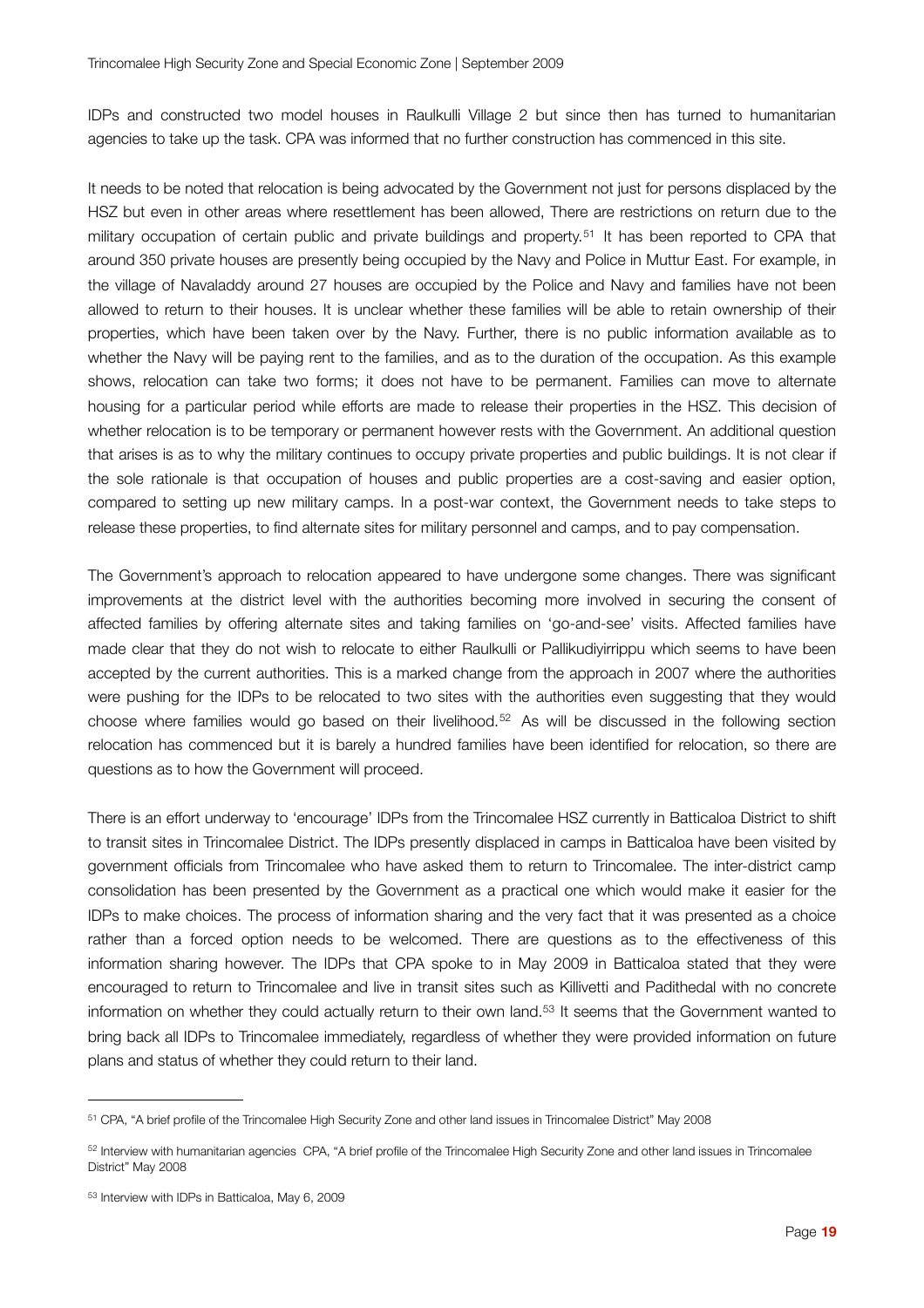However, the Government has also recently used coercive tactics, which are a violation of the international humanitarian standards including the Guiding Principles on Internal Displacement. In May 2009, CPA was informed that the IDPs from the Trincomalee displaced in Batticaloa had been threatened that they would be deregistered as IDPs unless they agreed to move to the camps in Trincomalee. If they choose to reside in Batticaloa and the de-registration goes ahead, the IDPs will lose any future aid, be it rations or resettlement assistance. On 16th June the Government moved IDPs from an IDP camps in Batticaloa- Killimutti. The IDPs of Killimutti were given prior information by the Government that they were to be moved on June 16 but they refused. On the day, a large number of policemen and army moved into the camp and started hitting on the shelters and shouting at the IDPs. Two IDPs were reportedly beaten up.[54](#page-19-0) The use of intimidation and coercion by the Government is a matter of serious concern. CPA was informed that not only violence was used, but the movement was badly planned. Due to the haste with which IDPs were put into busses, some families were separated from their children who were schooling at the time of the incident. Further, due to the movement, there was also worry that there would be disruption to the education of displaced children, some of whom were sitting for their advanced level (A/L) exams in August 2009. It was unclear what measures the Government had taken to reunite families and address needs of the IDPs including the education of the displaced children.

In addition to the urgency for moving fast on the infrastructure projects, there appears to be another motivation for the Government to go ahead with relocation. Local actors and humanitarian agencies believe that the current District Secretary of Trincomalee Major General (Retired) T.T.R. De Silva wants to bring the number of IDPs in Trincomalee to zero.[55](#page-19-1) While ending displacement and providing durable solutions is a critical goal, which should be supported by all actors, it should not be done undermining national and international standards, including forced resettlement or relocation. In the present Sri Lankan context, large numbers of IDPs are viewed as an embarrassment in an area which has been 'liberated' for over two years. Hence, there have been efforts to reduce numbers of IDPs in the East. Therefore the first preference on the part of the Government is immediate relocation, rather than to make clear whether the HSZ will be withdrawn and whether a SEZ will be established over the four GN divisions.

The lack of information is a critical issue for all actors including the lower levels of government (such as the G.Ss who have to interact with the affected persons), humanitarian actors and of course the affected persons themselves. The affected families whom CPA interviewed in the Paddithedal Transit Centre made clear that the Government had told them that they could not go back to their homes. They had however been told that they would be provided employment at the power project.<sup>56</sup> There also seems to be confusion in the Government's public rhetoric. While district actors claim that IDPs cannot return to land in the HSZ, some officials from the Eastern Provincial Council have given assurances to the IDPs that they could use a pass to access their land in the HSZ for agricultural purposes.<sup>57</sup> Without knowing exactly what the Government intends to do with the land, IDPs are unable to make an informed decision, as they continue to live in hope, holding out for the most preferable option – return to their own land. This highlights the general issue of the lack of information among the affected families and even among humanitarian agencies.

<span id="page-19-0"></span><sup>54</sup> Interview with humanitarian agency, June 2009

<span id="page-19-1"></span><sup>55</sup> Interviews with local actors and humanitarian agencies in Trincomalee, April and August 2009

<span id="page-19-2"></span><sup>56</sup> Interview with IDPs in Trincomalee, April 2009

<span id="page-19-3"></span><sup>57</sup> Interview with IDPs in Batticaloa, May 6, 2009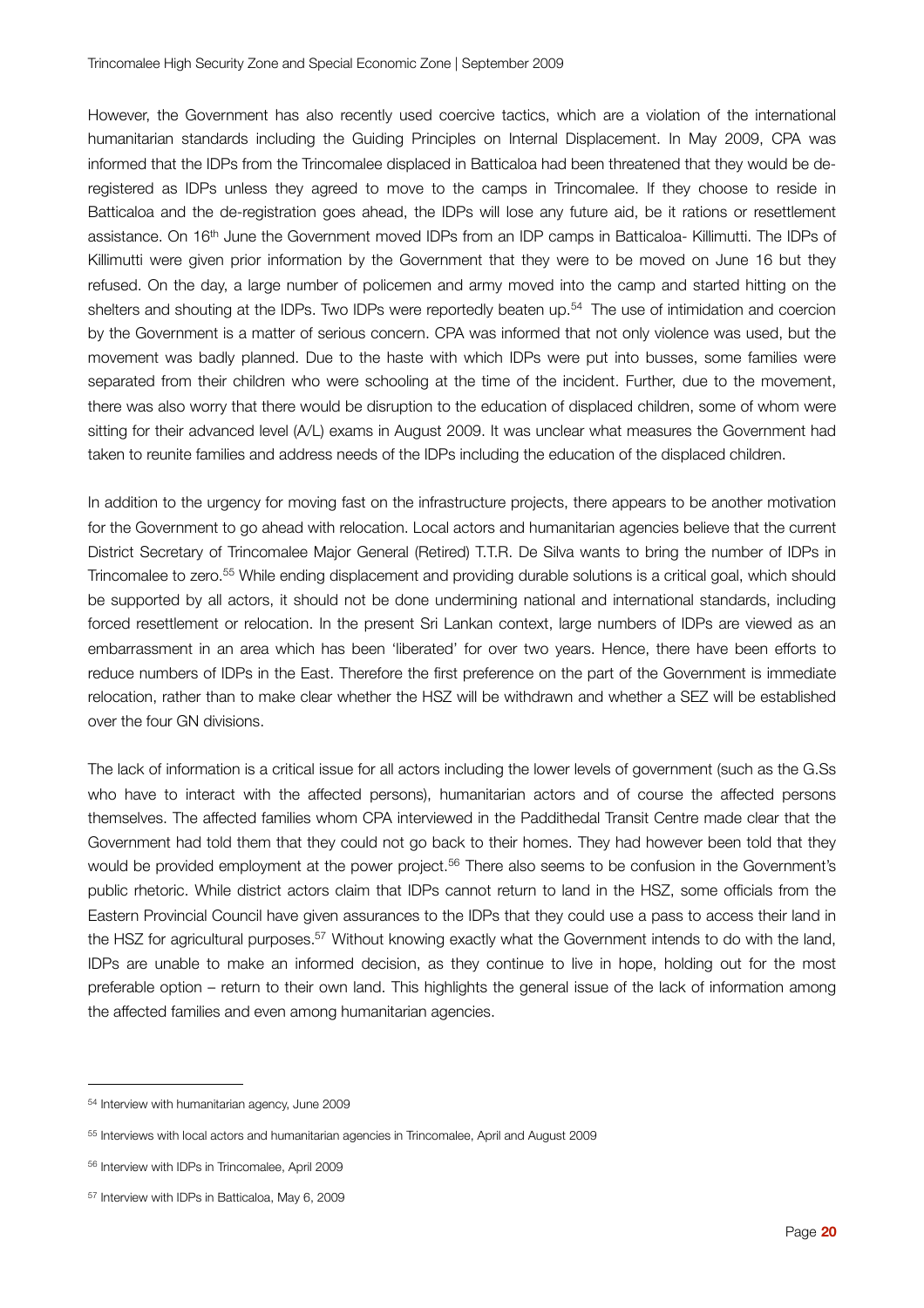The lack of information and the heavy handedness has intensified fear and distrust among the communities to such an extent that even humanitarian agencies are finding it increasingly difficult to have open dialogues with these communities on the issue of relocation. The IDPs fear that pressure will be applied, forcing them to relocate. While there is a need for ensuring security and providing development and infrastructure projects it should not be at the cost of local communities. The Government needs to recognize its responsibility to treat its citizens with due respect and dignity and adhere to national and international standards including the rights protected under the Constitution of Sri Lanka. Furthermore, the residents of Eastern Trincomalee have suffered repeatedly during the 26-year old war, including during the last phase of the war from 2006 which resulted in the death of individuals from the community, the destruction of property and mass displacement. The return of these communities to their homes and assistance to them to help them re-build their lives will be a substantive measure towards a process of reconciliation.

#### **4.3 Humanitarian Agencies Involvement in Relocation**

Humanitarian agencies play a critical role in how the process of return and relocation proceeds. At the moment, the Government is relying on donors and has to provide assistance to the displaced. Several of the humanitarian actors are unwilling to move ahead with relocation as they are unsure as to exactly why the IDPs are being permanently relocated and the legal basis for that relocation. At a time when senior officials are adamant on relocation and with no space available for affected communities to question the government policies, the onus is upon donors and agencies to seek clarification on return and relocation policies and the future of the HSZ/SEZ and keep all relevant persons informed of the plans in place, especially if they are funding such projects. It needs to be noted that donors and agencies who support relocation without sufficiently exploring options of return and who use forms of coercion to relocate, are in violation of international and national standards and are complicit in government initiatives to discriminate against the affected population.

There are increasing concerns relating to the manner in which humanitarian agencies and donors are approaching the question of relocation. There is a noticeable shift from last year where agencies were very reluctant to get involved in relocation mainly due to the fears of being associated with funding the dispossession of communities. It appeared that agencies had arrived at a common position based on key international standards that they would push for return and would not expressly support permanent relocation. Humanitarian agencies have played a key role, not just in providing assistance to displaced persons during displacement and resettlement, but they have also helped ensure that the rights of affected persons are protected and that they are better treated. For instance agencies have advocated 'go-and-see visits' and better preparedness in the resettlement sites. Since 2006 there has been a significant shift from large scale resettlement drives with limited information for those being resettled. Over the last few resettlement drives 'go-and-see visits' has become more of a norm in Trincomalee. The role played by humanitarian agencies in advocating this change cannot be under estimated.

The concerted efforts of humanitarian agencies have impacted the relocation process in positive ways. Initially, the Government offered two sites (which were later increased) where those affected by the HSZ were to be sent to. Agencies raised concerns on the process and did not come forward to support the construction process. Raulkulli Village 2 was meant to support some 26 families but there were concerns relating to the inability of the site to sustain so many new families, including the lack of water. The Government attempted to go ahead in Raulkulli and built two model houses but there has been little movement since. The lack of humanitarian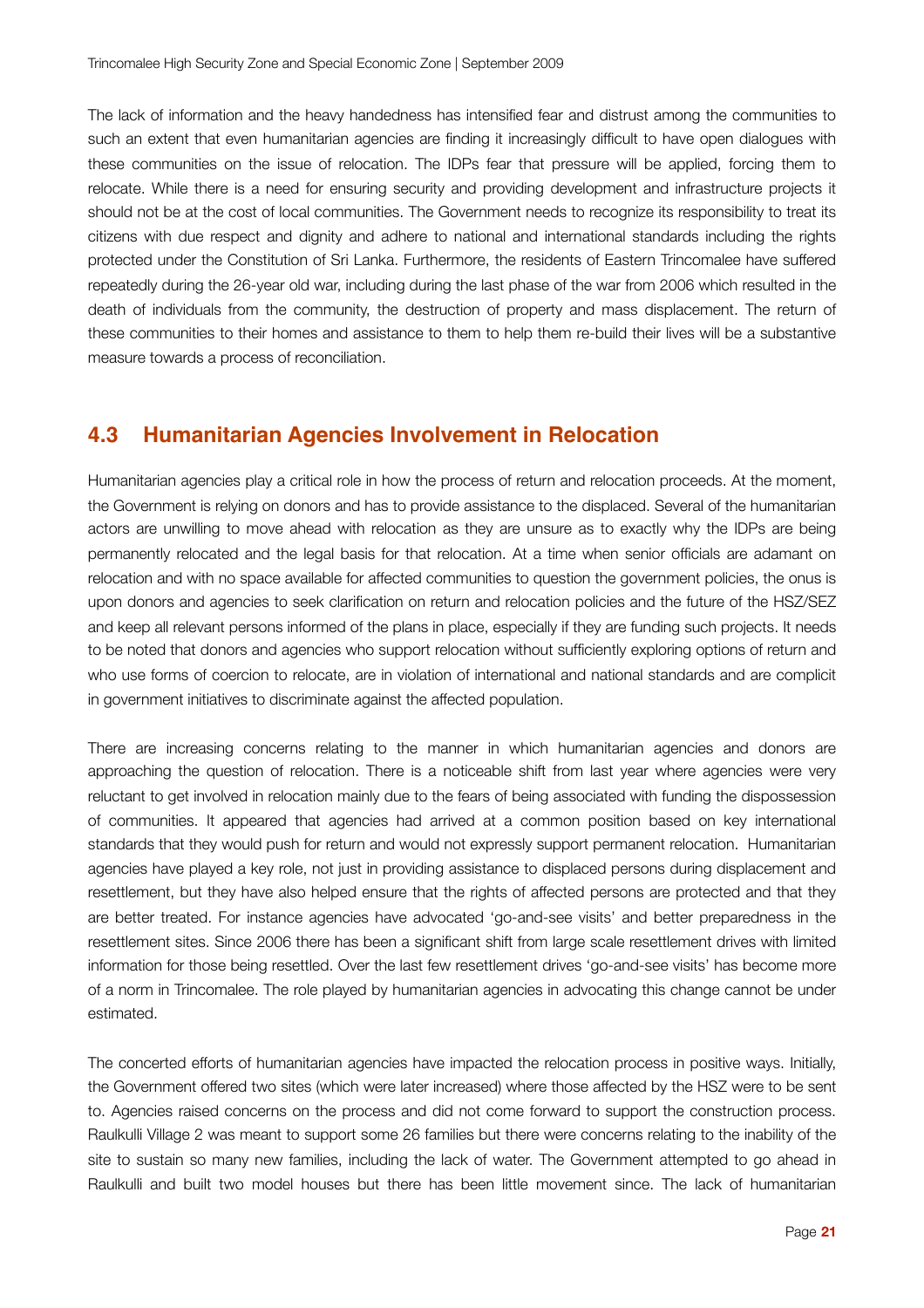agencies and donors to fund these houses may have been a crucial factor in why the housing project did not expand.

As will be discussed below, agencies are becoming more willing to get involved in the relocation of the Sampur IDPs. As one Trincomalee actor pointed out, some humanitarian agencies are using the terms resettlement and relocation interchangeably even though they have very distinct meanings and implications in the Sri Lankan context.[58](#page-21-0) It is difficult to assess whether agencies have become resigned to the idea of relocation, and do not see it as potential dispossession of rights given that some form of consent can be obtained. There are a number of factors, which could account for this change including the smaller number of IDPs, the lack of vocal political or civil society advocates for the Trincomalee IDPs which would make agency involvement embarrassing and the logic of humanitarian funding which requires money to be spent as soon as possible. A significant factor appears to be Government pressure on agencies to co-operate as the GA has made clear that apart from the new IDPs, the main areas for humanitarian work in Trincomalee District are the returns to Moraweva (which has a sizeable Sinhala population) and the relocation of the people from the four GN divisions. The dangers of agencies becoming involved in the relocation without ensuring appropriate guarantees from the Government, including full consent and the right of ownership retained by the families or an assurance of properties being returned where possible, are clear.

On the part of humanitarian agencies it seems that there is a lack of clarity on whether they should be supporting relocation or not. This has resulted in humanitarian agencies sending mixed messages to IDPs. While it is clear that agencies are faced with a dilemma and is looking to the Government to provide clarity, the lack of a firm stance means that the issue could be decided on a piecemeal basis and even ad hoc unless the agencies develop a joint position. First and foremost this position must recognize the rights of the affected persons.

**UNHCR Relocation Policy**: UNHCR is the lead agency on IDPs, hence it plays a key role in setting standards within the humanitarian community. UNHCR put forward a Policy on IDP Relocation in relation to the High Security Zone or Special Economic Zone in Muttur East/Sampur dated October 7, 2008 which states their position on possible relocation in the area (hereafter called the 'Policy'). The UNHCR policy puts forward two forms of relocation: relocation within the same GN division and permanent relocation. The first option is considered an interim measure "… for persons who cannot return to their homes in the medium term because their homes are occupied by security forces or located in buffer zones or other areas with restricted access due to security, which may change over time."[59](#page-21-1) UNHCR goes on to state that relocation within the same GN division will be supported if key issues are met including the principle of voluntariness, IDP participation and informed decision, safety and dignity, right to adequate and safe housing, land title, right to restitution, equity, livelihoods and integration assistance and site and IDP preparation are met.

UNHCR states that permanent relocation needs to be considered "… when the Government of Sri Lanka has permanently declared certain areas inaccessible" for those living within the four GN divisions "… which will remain within the reduced SEZ and may therefore not be opened for return."[60](#page-21-2) The policy does state that return is the preferable option. The policy goes on to state that IDPs whose land falls within the area should be allowed

<span id="page-21-0"></span><sup>58</sup> Interview with humanitarian actor, March 2009

<span id="page-21-1"></span><sup>59</sup>UNHCR Policy on IDP Relocation in relation to the High Security Zone or Special Economic Zone in Muttur East/Sampur, page 2, October 2008

<span id="page-21-2"></span><sup>60</sup> UNHCR Policy on IDP Relocation in relation to the High Security Zone or Special Economic Zone in Muttur East/Sampur, page 1, October 2008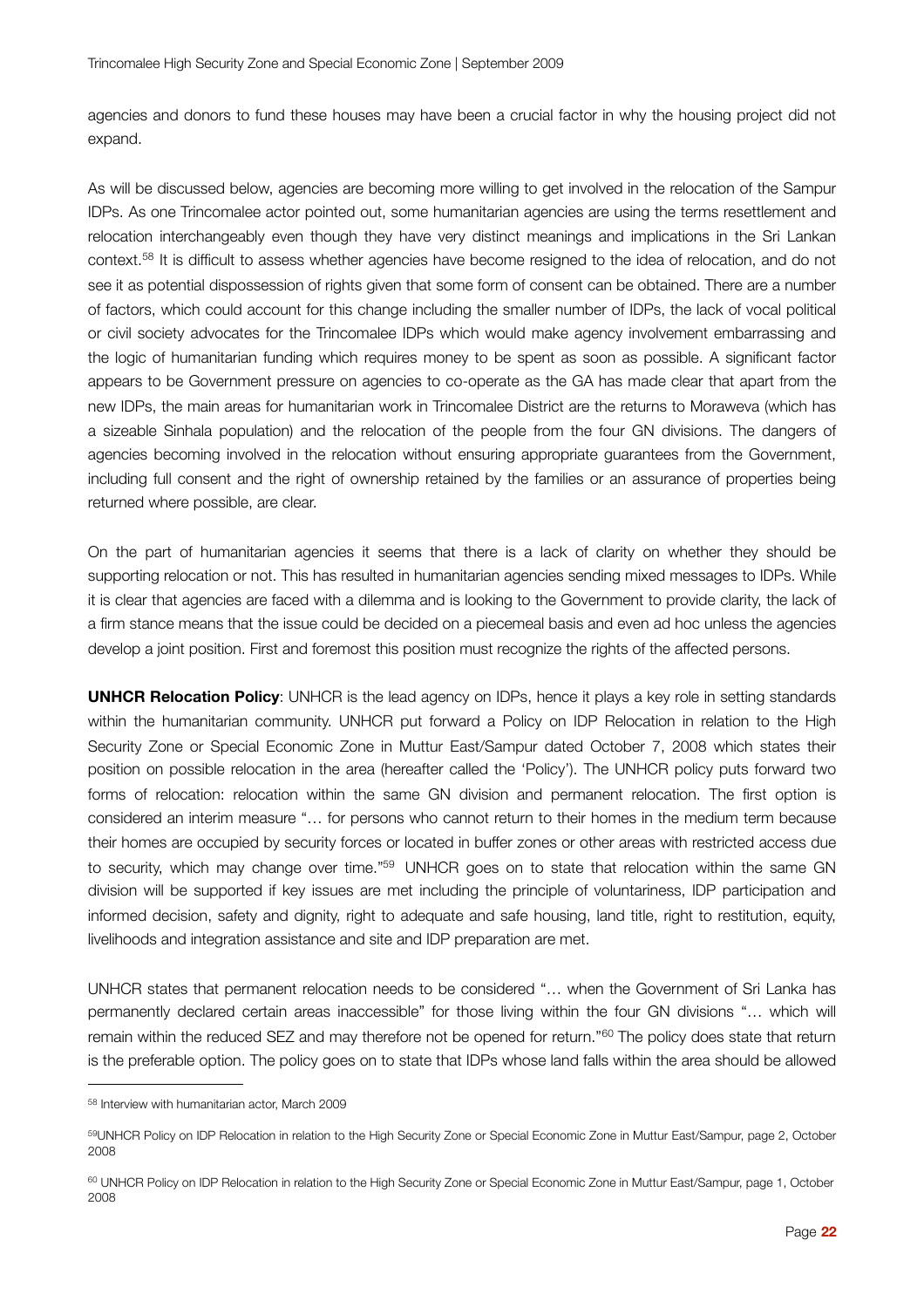access to their homes and land despite the establishment of the SEZ. How IDPs are to be allowed access to their homes and land is unclear and questionable, especially in light of present practices where entering and remaining in the HSZ is prohibited. Similar to the relocation within the same GN division, conditions that need to be met are highlighted including the re-gazetting the HSZ or SEZ, land title, right to compensation, local communities role and livelihoods.

In the policy, UNHCR takes the position that HSZ will be reclassified as a Special Economic/Industrial Zone. There are a whole series of questions regarding this assumption including the legality of such reclassification and what such a move would entail (discussed previously). Questions need to be asked as to the rights that those affected will have over their land in the event a reclassification takes place and whether the same limitations in entering and remaining in the area experienced with the present HSZ would remain. UNHCR appears to be taking the Government's current stated position at face value in stating that the four G.N divisions "… will remain permanently closed due to plans to construct a coal power plant in the area.'[61](#page-22-0) As raised previously, questions remain as to why four GN divisions are necessary for the construction of a coal power plant and it is essential that UNHCR, other agencies and donors keep pushing for the greater transparency and information of Government plans for the four GN divisions. While UNHCR's listing out of key guidelines is constructive, the policy can be read as an endorsement of and a willingness to engage with the Government's decision to go ahead with relocation, rather than a clear position as to UNHCR's concerns of being involved in the permanent relocation of IDPs due to development. Even though these are conflict-affected IDPs, the on-going displacement is development induced. UNHCR may in fact through its position end up encouraging the Government to go ahead with relocation, when the Government may in fact be having second thoughts on whether relocation should take place. It is to UNHCR that other humanitarian agencies look to for leadership on issues such as this as it is the lead shelter agency. As such UNHCR has a clear role to ensure that rights of the affected are protected and promoted and they adhere to a principled stand.

It is essential that all actors, including humanitarian agencies clarify the present status of the HSZ and future plans for the area including reclassification and re-gazetting of the area. Given that the war officially ended in May 2009 with the Government's victory over the LTTE, it can be assumed that a process of de-militarisation including the shrinking and elimination of HSZs will commence. Lack of clarity on the legal standing of the area, be it called a HSZ or SEZ, can lead to confusion and future problems including the uncertainties faced by the affected communities. While the UNHCR policy is clear on voluntary and informed return as the first option, information from the ground indicates that there is increasing support for relocation. Given the pressures on IDPs, there are questions as to how voluntary and informed these choices are.

It should be noted that as of July 2009 very few agencies have initiated programs to construct permanent houses at the relocation sites. Agencies risk funding the dispossession of families affected by the HSZ/SEZ. If agencies do not make their positions clear to IDPs they will become part of the pressure on IDPs to relocate, as IDPs increasingly fear that if they do not accept the relocation option they risk losing their rights to any land altogether. As already mentioned, forms of coercion used to relocate IDPs is a violation of the freedom of movement and other rights. Further, pressure to relocate can be interpreted as discriminating against particular IDP groups. In effect agencies risk being complicit with the government in its violation of IDPs fundamental rights. As will be discussed below, ZOA was one of the first INGOs to get involved in the relocation initiative, along with UNDP and UNHCR.

<span id="page-22-0"></span><sup>61</sup> UNHCR Policy on IDP Relocation in relation to the High Security Zone or Special Economic Zone in Muttur East/Sampur, page 1, October 2008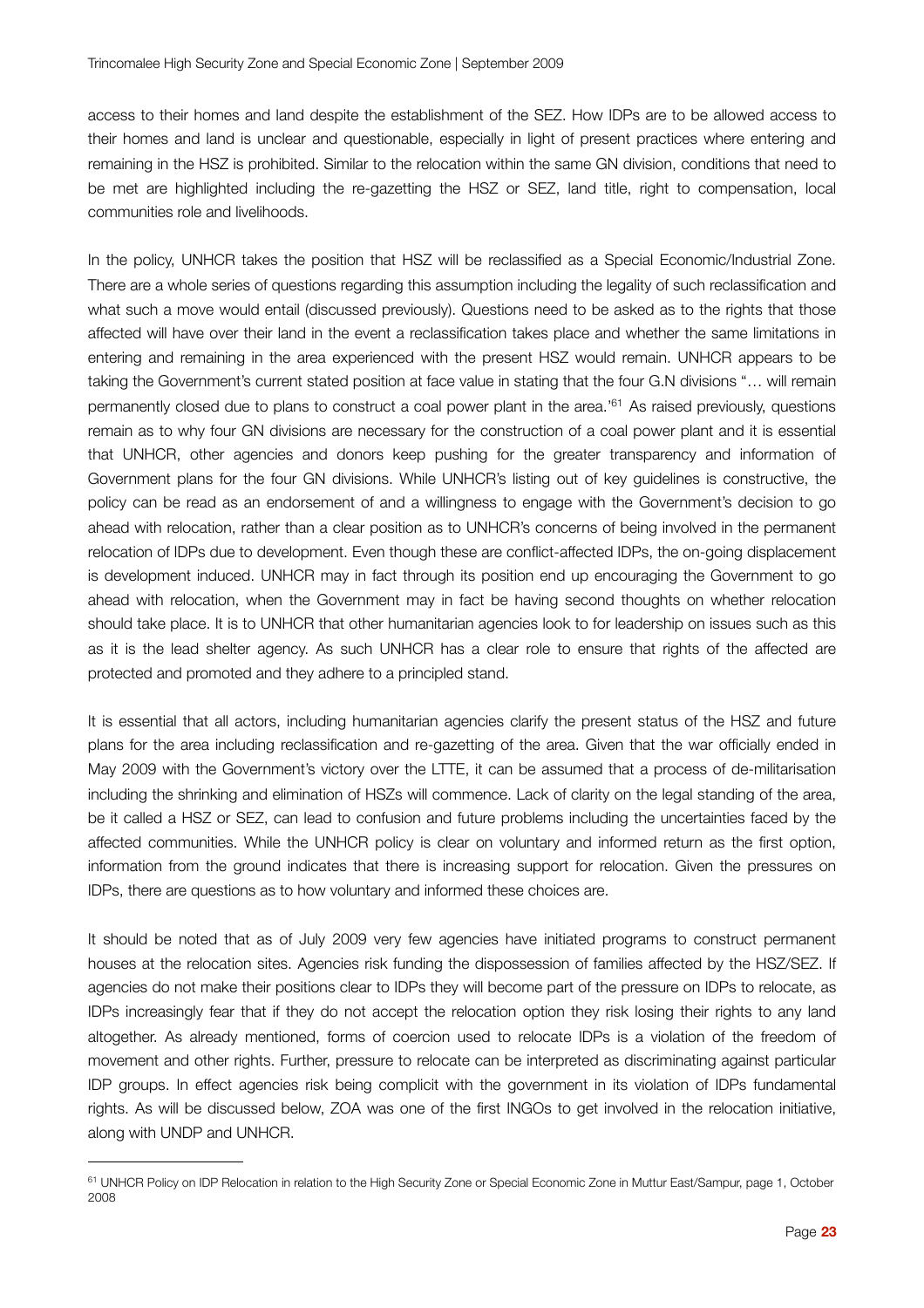Since the end of the war, agencies appear to be putting forward another option of temporary relocation for communities who cannot immediately return. It is not clear to what extent humanitarian agencies will be willing to support such a position and whether the Government will go ahead with such an option. This would allow families from Transit Sites in particular to have improved housing standards and access to livelihoods.

#### **4.4 Relocation sites in progress**

The relocation process appears to be now gathering speed. These current efforts at relocation highlight some of the key concerns raised above.

**Navaratnapuram and Ilakanthai**: There are two villages of roughly 248 families where agencies have been asked to relocate. According to humanitarian agencies a number of the families from Ilakanthai are very interested in relocating while most of the families from Navaratnapuram are not. Ilakanthai is a coastal village which was affected by the tsunami. The desire to relocate is reportedly due to most of the families not having ownership of the land. The village was affected by the tsunami and most of the villagers were reportedly living in tsunami transitional shelters during the time of displacement in 2006. Furthermore the land is not fertile. The villagers went on a 'go-and-see' visit to their previous village and given that an army camp has been constructed in close proximity to the village they are wary about resettling. The military selected a site within the Navaratnapuram GN division but the families did not accept the location. According to a humanitarian agency and a government actor whom CPA interviewed an alternate site has been identified on the border of Navaratnapuram and Padallipuram G.N. divisions, which the IDP families visited and agreed to.<sup>[62](#page-23-0)</sup>

There are some issues regarding land ownership but there appears to be a constructive approach between the Government and humanitarian agencies involved which also takes into consideration the need to protect the rights of the affected families which could result in some of these issues being resolved. During the visit in April 2009 the information that CPA was able to gather was that the Government plans to carry out a land survey in the near future to ascertain if the land is private or state land. The villagers who have consented to relocate are likely to get 20 perches. While there are assurances that the relocated families will be granted ownership it is unclear if they will be immediately given deeds in the case of private land or permits (for state land) which can be transferred into grants or whether the Government will impose a ten-year waiting period before issuing any land documents. This waiting period has also been used by the Government and humanitarian agencies in tsunami housing, especially in relocation sites, both in the South and East of Sri Lanka where the handing over of legal ownership is delayed in order to make sure that the beneficiary does not sell the house upon receiving it. The underlying thinking seems to be that if the family lives in the house for a few years they will become used to the location and therefore will not sell it. The use of a more consultative approach by the Government in dealing with the affected villagers needs to be recognised. As of July 2009 the housing construction process had commenced.

ZOA is the main humanitarian actor presently involved in this particular relocation. ZOA had been previously involved in the tsunami housing for Ilakanthai and therefore had links in the area. ZOA's initiative represented a break in ranks from the line taken by humanitarian actors to not support the relocation of Trincomalee IDPs.

<span id="page-23-0"></span><sup>&</sup>lt;sup>62</sup> Interview with humanitarian agencies in Trincomalee, April 2009; Interview with Government actor, May 2009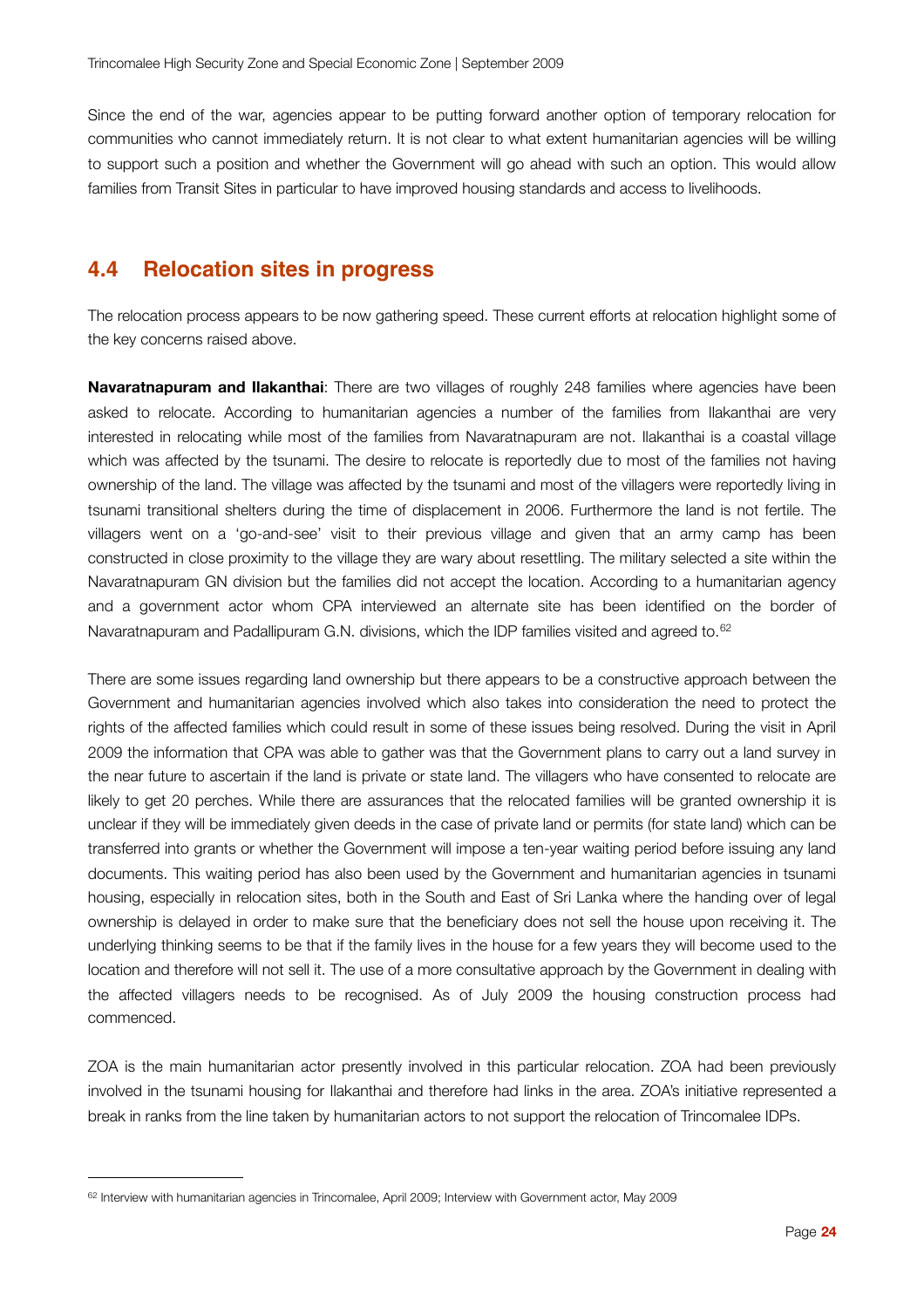CPA was informed that UNDP had announced plans that it would be willing to construct some 300 relocation houses of which 50 will be part of a pilot project in the above site. UNDP and ZOA adopts a comprehensive approach to resettlement going beyond the core housing and basic Non-Food Relief Items (NFRIs) which includes community infrastructure, and livelihood assistance. CPA was informed that UNDP usually commences construction once UNHCR has selected the families and provided temporary shelters for these families. As of July 2009, no families have been relocated to this site.

The involvement of two key UN agencies in Navaratnapuram indicates a shift in the position of the humanitarian communities in relation to resettlement, relocation and the rights of IDPs. All three agencies are very clear that they will not provide housing unless the process is in line with international standards including the voluntary nature of relocation, but have agreed to engage in the permanent relocation being pushed by the Government even when the IDPs themselves have reservations in relocating. By providing assistance for permanent relocation at a time when IDPs are not in favour of return and the necessity of the HSZ is in question, it raises questions with regards to the commitment of humanitarian actors to solutions in line with the rights of IDPs.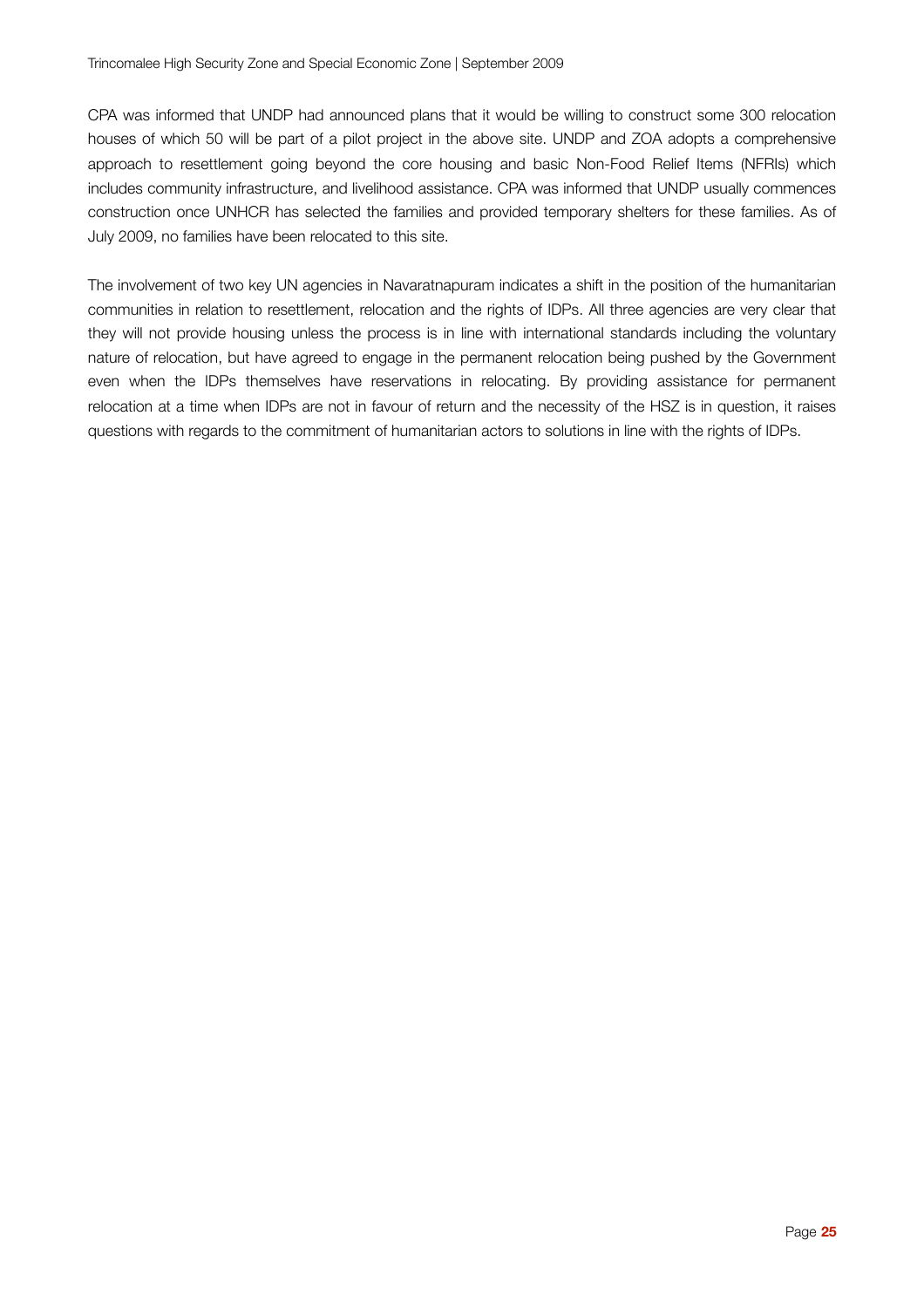# 5. Recommendations: Way Forward

**Planned phase out of Trincomalee HSZ:** It is difficult to recommend any measures for dealing with the people from the four GNs unless the issue of the gazetted HSZ is firmly resolved. While there may have been a military rationale for the establishment of the HSZ in 2007, it is unclear why such a HSZ is required in the future, especially given that the LTTE stands defeated. It can be assumed that the Government will continue to impose military restrictions, which will be eased as the ground situation improves and normalcy is restored. The Government needs to make clear that the HSZ is for a restricted period and that it will shrink the HSZ over time allowing for IDPs to return to their land. Hence, there has to be a sunset clause. That the affected persons do not lose the right to their lands and property in the interim period must be made clear. The Government needs to understand that continuing 'militarisation' especially in the form of HSZs raises serious questions among the affected communities of the Government's commitment to recognising the rights of all its citizens and communities.

**Assessment of all HSZs and commitment to reduce/withdraw HSZs:** The Government should carry out an assessment of all HSZs in Sri Lanka, balancing out national security with humanitarian concerns. The assessment team should comprise a mix of military officials and public officials. A commitment by the Government to reduce and release lands currently under the HSZ in a phased manner will be a significant step to ensure the return of IDPs back to their homes and help restore normalcy in the area.

**Clarify Status of the Trincomalee SEZ:** As noted above there is considerable confusion as to whether the HSZ has given way to a SEZ which will also prevent local residents from entering their villages of origin. The SEZ being proposed in Eastern Trincomalee will result in the handing over of state and private land by decree, land on which people have been living for decades if not centuries to commercial and public enterprises. The seizure of villages and private lands by the Government amounts to a dispossession of rights and calls into question the commitment of the Government to protect the rights of its citizens. There is a lack of information about why only one section of the Metro Trincomalee SEZ will be extremely restrictive. Information sharing and consultation with local actors is a critical first step to moving ahead on the economic development of Trincomalee. The SEZ and the development of Trincomalee needs to include its people and not disregard them and their rights. The economic plans for the area must find ways of building up local economies and strengthening the capacity of local communities, rather than marginalizing and disempowering them.

**Assess Location for Sampur Coal Power Plant:** The site for the coal power plant is problematic not just for the IDPs but also for the Indian coal company involved in the construction. The Government needs to re-assess the site and look at the implications of the site on local communities, not just on national requirement or convenience. The assessment also needs to look at the actual land area that is required for the coal power plant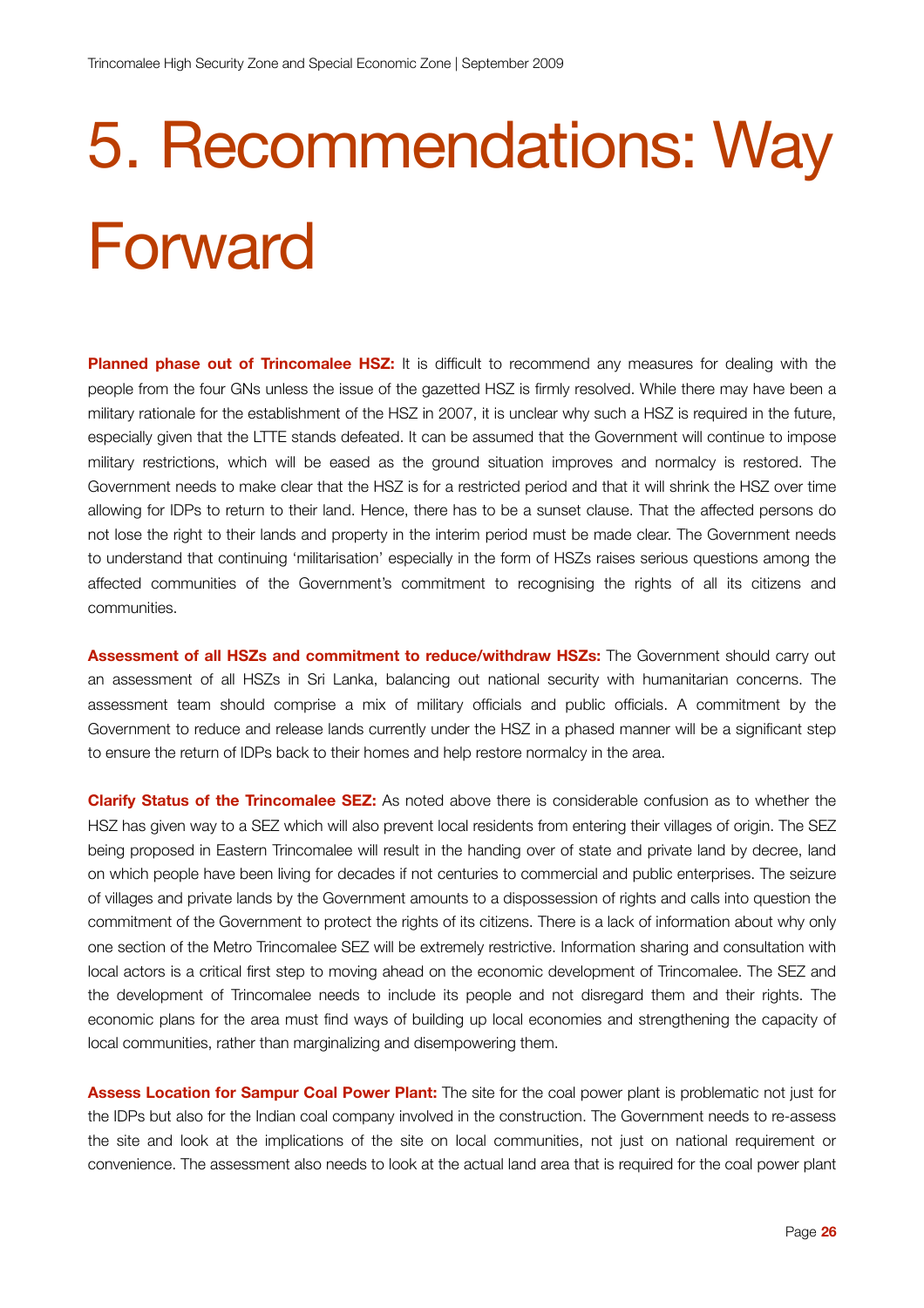rather than using the coal power plant as a tool for acquiring land, possibly for other projects. The affected people are willing to negotiate and give up plots of land but not multiple GN divisions.

**Temporary Relocation offered with assurances for Right of Return:** The Government needs to recognise the fundamental rights of its citizens, including the right of freedom of movement as guaranteed under the Constitution. As such the Government needs to recognise that people have a right of return to their homes and villages. Adopting a more civilian friendly approach will help make clear that relocation is not the first option, and should be the last option or a temporary alternative at best. In the case of temporary relocation, transitional shelters need to be provided with support for starting up employment and a continuation of food rations. It needs to be made clear that accepting temporary relocation does not amount to relinquishing the right of ownership and the right to return. If the Government is looking to avoid temporary relocation then it needs to ensure that current displacement sites are repaired and improved, with increased assistance for livelihood support, food and NFRI assistance.

In the cases where permanent relocation is required, all efforts need to be taken to ensure that it is voluntary and informed. As such, the affected family needs to be provided an exact rationale for why their land has been taken; provided compensation and restitution; be shown multiple relocation sites which suit their livelihood and are suitable for housing and community life; adequate assistance is provided to build up the community.

**Humanitarian agencies and donors arrive at a joint and principled position:** Humanitarian agencies need to ensure that their assistance adheres with basic humanitarian standards and recognises the human rights of the beneficiaries. In a context where IDPs are being denied the right of return it is questionable whether humanitarian agencies should be supporting the relocation of these IDPs, especially in cases where the voluntary and informed nature of the decision to relocate is in question. Agencies and donors should arrive at a clear and principled position as to whether to support relocation or not, else they risk aiding the Governmentdriven program to relocate and dispossess citizens of their land. By getting involved in relocation, agencies could end up creating irreversible facts on the ground, with civilians conceding their ownership rights due to fear and pressure.

Without engaging in piecemeal relocation projects humanitarian agencies need to arrive at a consensus that they will not get involved in relocation unless the Government makes clear the future of these four GNs, while pushing for resettlement. Return should be the first option with agencies providing assistance for IDPs in the interim period whether it be in displacement camps, with host families or transitional shelters. Permanent relocation should only be in clear cases where the Government has followed legal processes to acquire the land and provided adequate compensation which is the duty of the Government not of humanitarian actors. The lead agency, UNHCR has to provide leadership in this.

**Clear information sharing and consultations with affected persons:** While the Government has made recent efforts to engage with affected persons it needs to make a concerted effort to provide clear information to affected persons and to hear their grievances. The process needs to be viewed as a confidence building process not as an operation where instructions are issued and the civilians are expected to agree and follow these instructions. Adopting a more participatory approach in this issue would assuage fears of the community and be part of a much larger process of restoring the confidence of the people in the authorities.